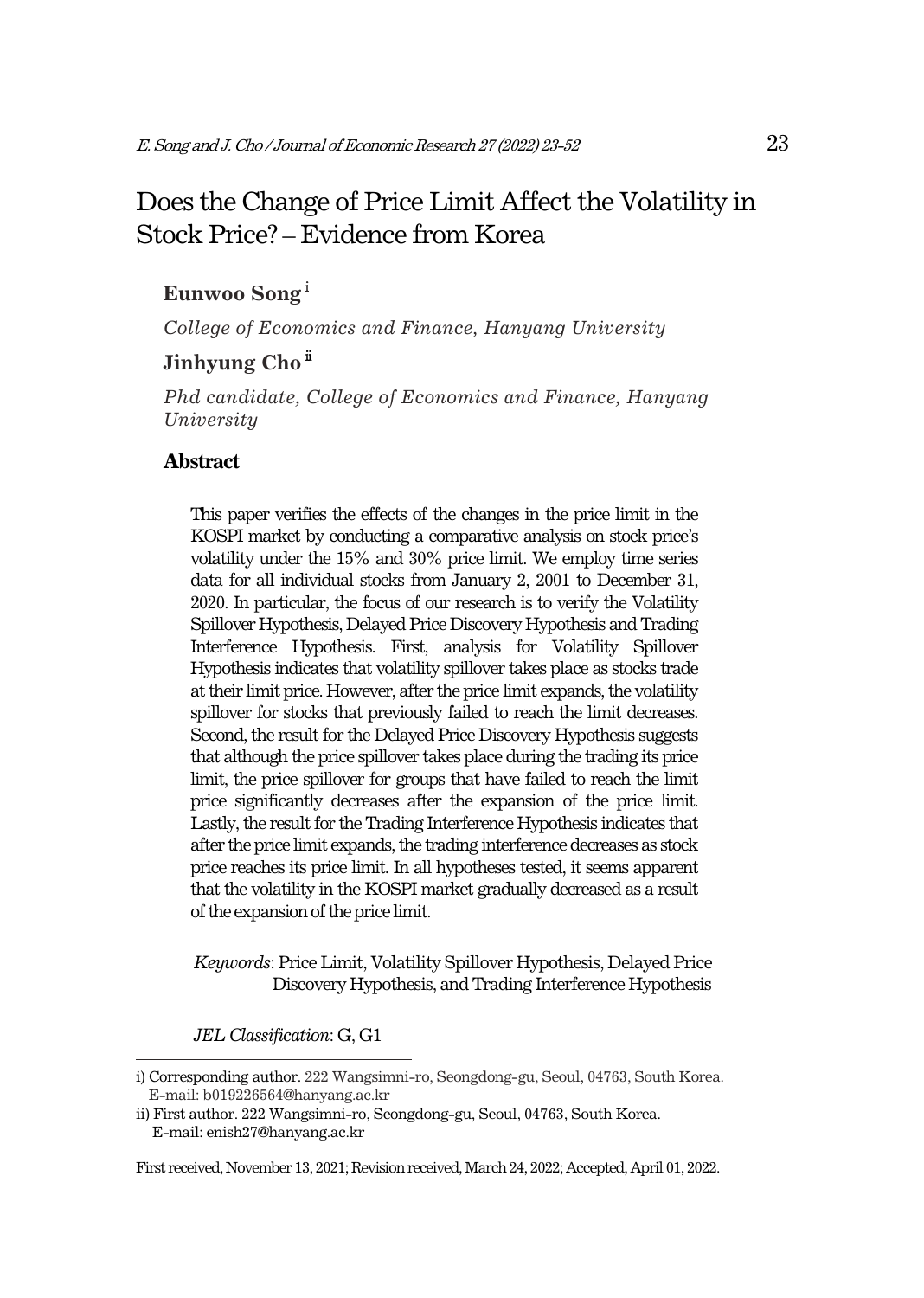# 1 Introduction

Price limit refers to the range in which individual stock price are allowed to fluctuate in a single day. Usually, investors place orders more aggressively as the price limit expands, since they would lose opportunity to trade if the price meets its limit. This behavior, in turn, could even affect the stock price the next trading day. In this regard, the debate over the effectiveness of the price limit system has emerged as an object of discussion. Historically, the price limit in the KOSPI market changed from flat rate to 6% fixed rate on April 1, 1995. Then, it increased to 8% on November 25, 1996 and then to 12% on March 2, 1998 subsequently. Around 9 months later, the rate even further increased to 15%. Finally, the rate of 30%, which was adjusted during June 15, 2015 and May 2021, has been implemented since then. As mentioned above, the price limit has continuously increased due to deregulation and the Asian financial crisis in 1997. And in particular, when it increased to 30% on June 15, 2015, the Volatility Relief System (VI) was also introduced as a supplementary measure. In fact, countries including Taiwan, China, Vietnam and Japan, have implemented price limits in their stock markets. On the other hand, countries such as the United States, Germany, Hong Kong, and New Zealand have not yet introduced any form of price limit.

One of the well-known side effects of the changes in price limit is the magnet effect. The magnet effect means the tendency of investors concerned with a likely impediment to trade in time, which actually pushes prices further towards the price limit, increasing volatility. However, the price limit on the trading day would prevent the stock price from rising, resulting in delayed price discovery on the following day. Previous research (Seon, 2016; Eom et al. 2008, 2010) suggests that price limits could cause a very small effect on stock price volatility, while the volatility of the stock price can still be observed next day. They further argue that due to the price limit, price discovery could be delayed and the trading activity could be carried forward. Moreover, Kim et al. (2018) and Park et al. (2014) note that the implementation of the price limit eases the volatility of stock price in various sectors including manufacturing industry.

The following Figure 1 and 2 below present volatility and market return trend of the KOSPI market from January 1, 2001 to December 31, 2020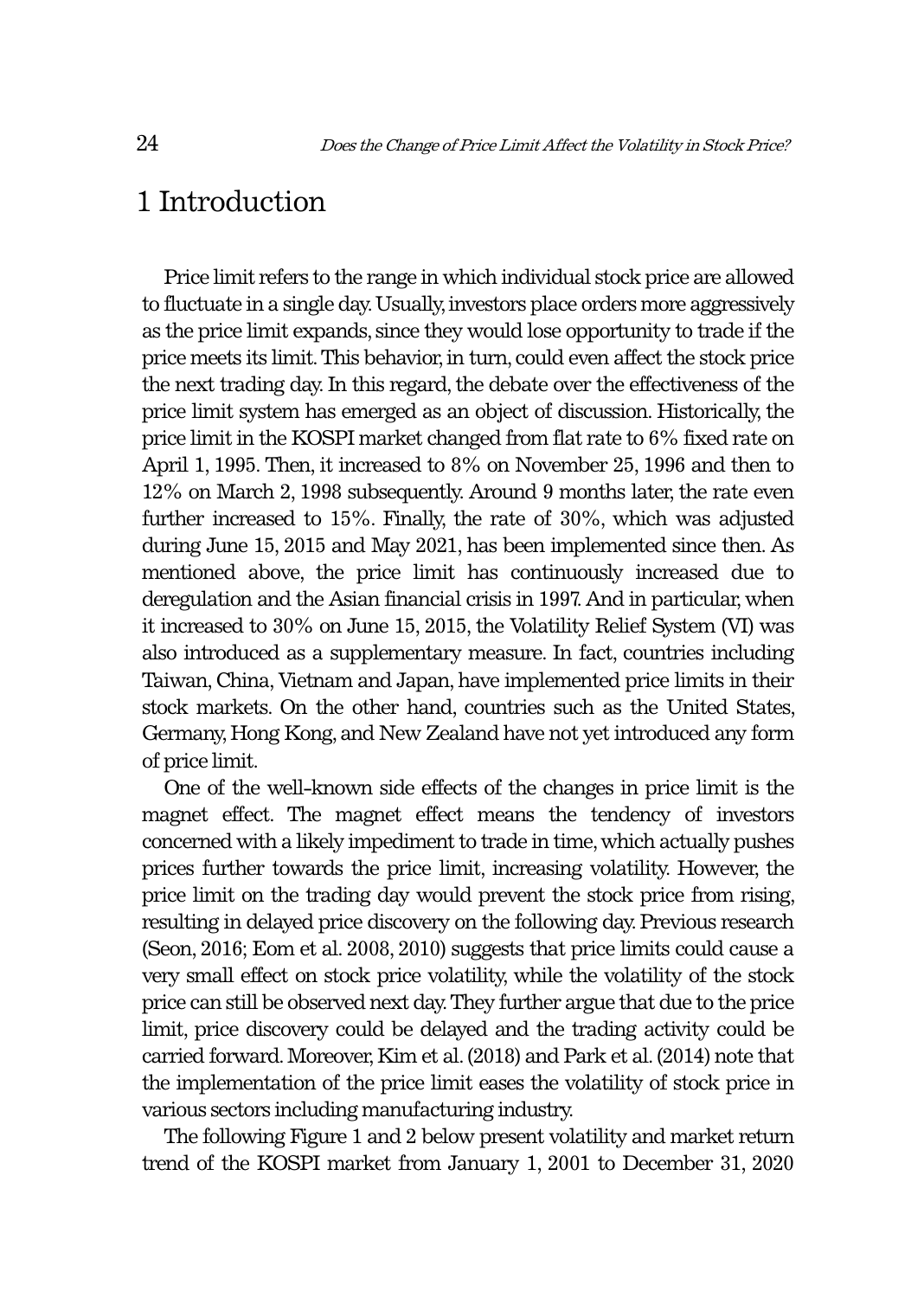respectively. In this context, although the rate of return in the KOSPI market from the Figure 2 does not seem to be affected by the changes in the price limit, it seems quite clear that the volatility of the KOSPI market in Figure 1 has gradually decreased. Moreover, this downward trend has continued, even after the occasional expansion of the price limit. Even if we exclude the financial crisis in 2008, European financial crisis in 2012 and the COVID-19 crisis in 2020, the volatility in the KOSPI market overall has decreased over time.



Figure 1. The stock price volatility trend in the KOSPI market

#### Figure 2. The return trend in KOSPI market

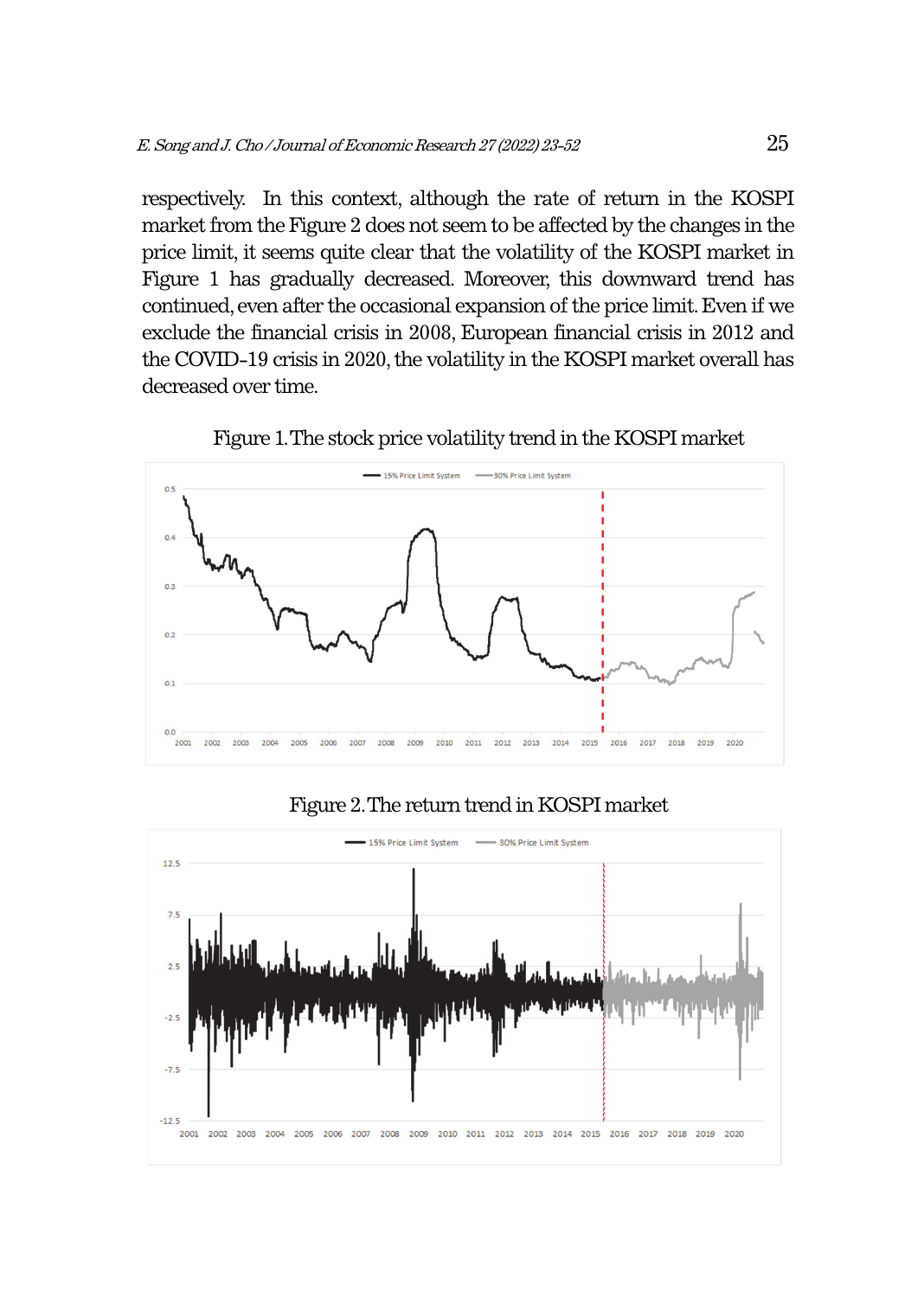Interestingly, previous research point out price limit as the cause of the volatility change. For example, Park et al. (1995) indicate that price limit has limited effect on stock price volatility, while, at the same time, causes a substantial negative impact on the volatility, causing the magnet effect, as a result. On the other hand, previous studies indicate that financial factors such as the adoption of stock futures and short sale, are attributable to the decrease of the volatility in recent decades (Cho et al., 2012; Yoo, 2015).

In this context, the key interest of our research is whether the volatility due to the magnet effect would exist even after the change of the price limit from 15% to 30% fixed rate. We believe the verification of impact of the price limit change to the new 30% in 2015 could bear important policy implication to the investors and regulators. In line with the previous studies on the impact of price limits on stock price volatility (Lee, 2017; Kim et al., 2018; Park et al., 2014), we further verify this pattern even under the change of the price limit by testing the following hypotheses: Volatility Spillover hypothesis, Delayed Price Discovery hypothesis, and Trading Interference hypothesis. To summarize, the major argument of these hypotheses is that price limits cause higher volatility on subsequent days (Volatility Spillover hypothesis), prevent price from efficiently reaching equilibrium level (Delayed Price Discovery hypothesis) and interfere with trading due to limitations imposed by price limits (Trading Interference hypothesis).

The major findings of our study are of the following. First, for the Volatility Spillover Hypothesis, we find that after price limit changes, the volatility of stock groups that once failed to reach the price limit, decreased. Second, for the Delayed Price Discovery Hypothesis, the price transfer effect for the stock groups that once failed to reach the price limit decreased. Finally, for the Trading Interference Hypothesis test, the pattern of trading interference diminished when the stock groups reached the price limit. To summarize, this overall trend suggests that while the volatility of stock price decreases as the price limit changes, the trading interference also diminishes, leading to the decrease of the volatility spillover effect. Simply speaking, it is reasonable to argue that the Korean stock market has become stabilized under the new 30% price limit.

The major contribution of our study is that we successfully analyzed and compared the stock market volatility behavior under the new 30% price limit by verifying the three hypotheses: the Volatility Spillover hypothesis, the Delayed Price Discovery hypothesis and the Trading Interference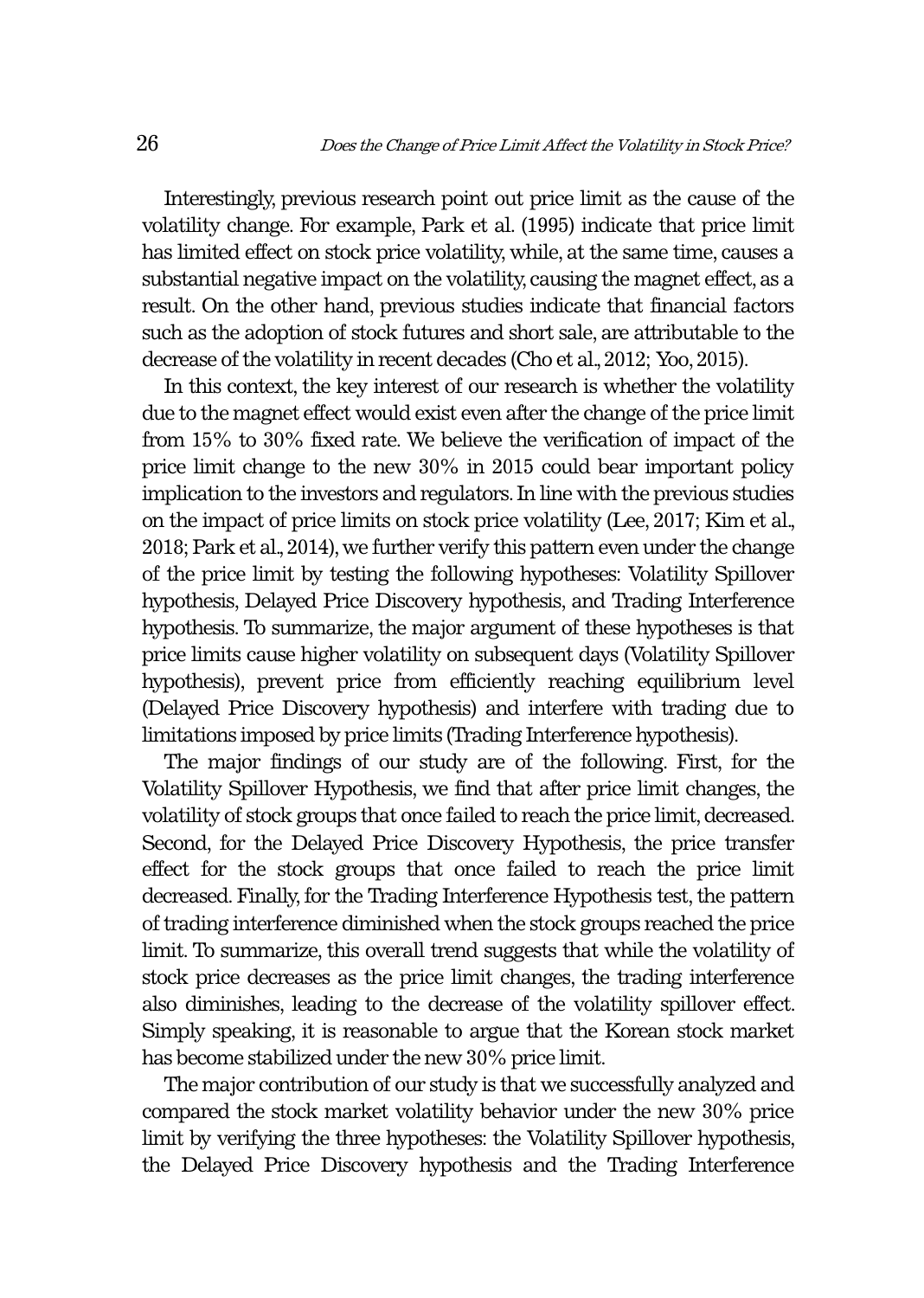hypothesis. Specifically, our study suggests that after the price limit changes, the frequency of stock price which has reached price limit decreases, leading to the decrease of the volatility spillover effect, as a result. In other words, it seems reasonable to conclude that the Korean stock market has stabilized under the 30% price limit.

Our paper is composed as follows. In Section II, previous studies on the effectiveness of the price limit system are introduced. In Section III, we establish an analysis model. Section IV, using the analysis model in Section II, we empirically analyze the Volatility Spillover hypothesis, Delayed Price Discovery hypothesis, and Trading Interference hypothesis in the KOSPI market. In Section V, we present a conclusion.

# 2 Literature Review

A number of scholars have attempted to verify the impact of the price limit change. For example, Lee (2017) verifies the Volatility Spillover hypothesis, Delayed Price Discovery hypothesis, and Trading Interference hypothesis by using stock price data of listed-firms in the KOSPI market from January 2, 2001 to June 14, 2015. He argues that stocks that reached the previously 15% price limit experienced high volatility, a price spillover, and less trading interference. Shin (2015) verifies the effect of price limit changes on the return and volatility by employing stock indices and trading volumes of KOSPI, KOSPI 200 spot, and KOSPI 200 futures from May 3, 1996 to October 20, 2015, along with KOSDAQ index data from July 1, 1996 to October 20, 2015. His study reveals that the expansion of the price limit leads to a decrease in stock price volatility, solving uncertainty in the stock market.

Kim et al. (2018) find that in each two months period before and after June 15, 2015, when the price limit changed to 30%, the intra-day volatility in KOSPI market reduced. Park et al. (2014) note that the expansion of price limit reduced the stock price volatility of manufacturing firms listed in the KOSDAQ from May 22, 2000 to March 24, 2010. Further, employing stock price data on the KOSDAQ market from July 1, 1996 to February 29, 2012, Kim (2013) argues that the stock price spillover occurs because price limit restricts the reflection of information in stock price. Further, using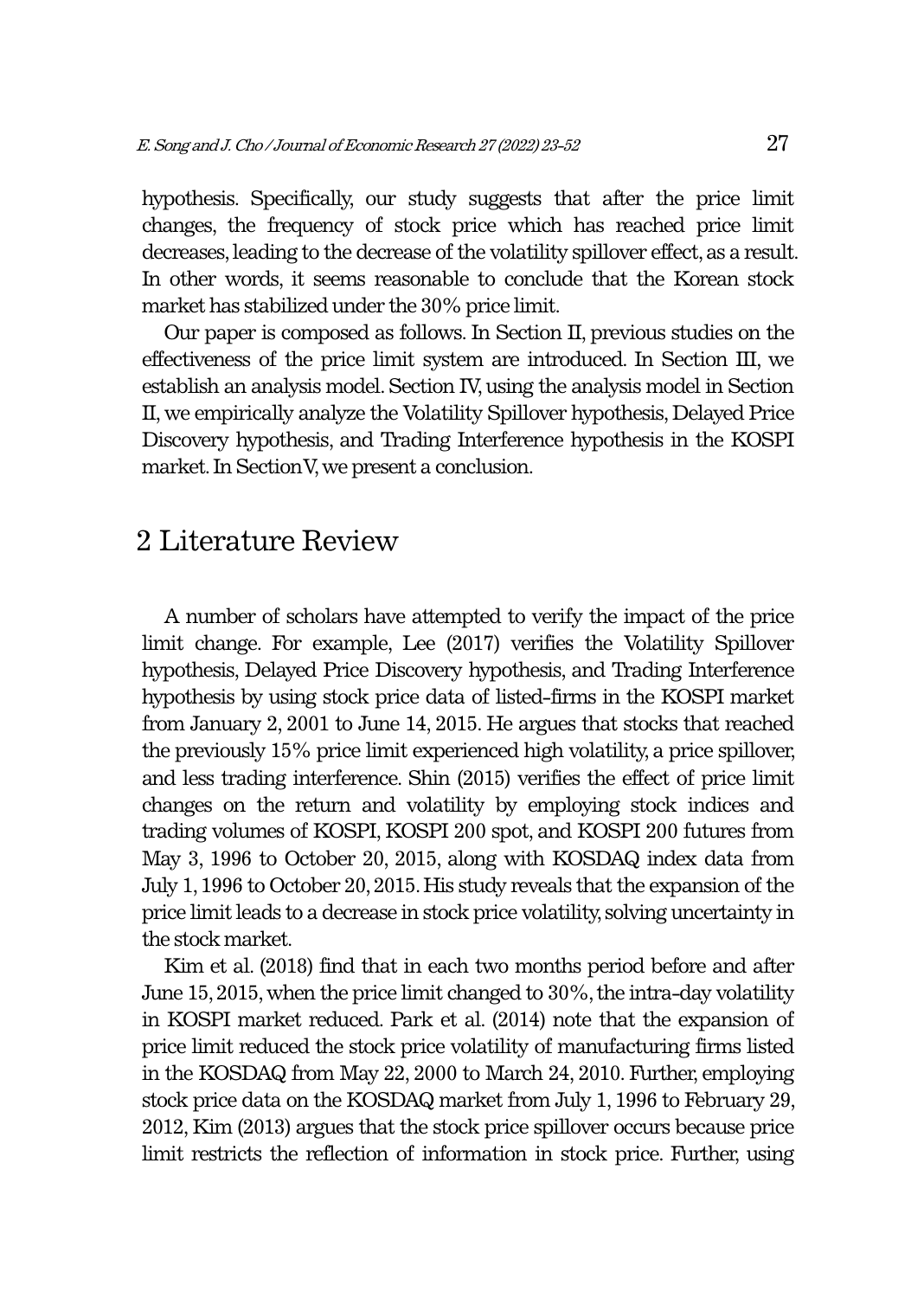stock data at the time when price limit changed from an average 4.6% to 6% from April 1, 1995, Seonwoo et al. (1997) confirms that the volatility in the stock market has not increased excessively, despite the expansion of the price limit from a flat-rate to a fixed-rate. According to their research, short-term return volatility within 1, 5, 10 minutes and 1 hour, rather than daily return volatility, has decreased at a statistically significant level. Further, no significant change has been observed in volatility in nighttime return and weekly return.

Employing daily stock price data in the Tokyo Exchange from 1989 to 1992, Kim et al. (1997) demonstrate that the price limit interferes with stock-trading behavior and lowers stock price volatility. Further, using data from October 13th to October 16th, 1989, Kuhn et al. (1991) finds that price limit only delays price discovery, and its correlation with the volatility of stock price return has not been observed. Yu (2003) verifies the effect of the price limit expansion on stock volatility by using data for each 60 days before and after May 25, 1998 when the price limit changed from 8% to 12% in the KOSDAQ market. By using the state-space model and Kalman filtering, he notes that the limit to which traders' information is reflected in stock price, has increased due to the price limit changes, leading to the increase of its volatility. As well, using data from January 4, 1992 to July 31, 1994, Nam et al. (1996) argue that the price limit in KOSPI market is not attributable to the stability of stock price. On the assumption of the absence of price limit, they prove that the difference between the estimates for stock price volatility were not statistically significant, when in comparison with actual data.

Park et al. (1995) analyze the effect of the price limit in the KOSPI market, using data from January 1985 to December 1992. After analyzing the daily open price, high price, low price, and closing price of listed-firms' stocks, they conclude that the price limit system has not reduced volatility as it limits the formation of new prices. Also, French et al. (1986), Ma et al. (1989), and Kodres et al. (1994) find that when unusual price fluctuation alleviates, investors' overreaction would decrease and excessive volatility would also be suppressed, as a result. Thus, the combination of the effects could lead to the buildup of the trust between market participants while maintaining stock market stability. In addition, Blume et al. (1987) analyze that price limit would promote the inflow of the capital of value-investors since the limit notifies the market of 'the existence of a temporary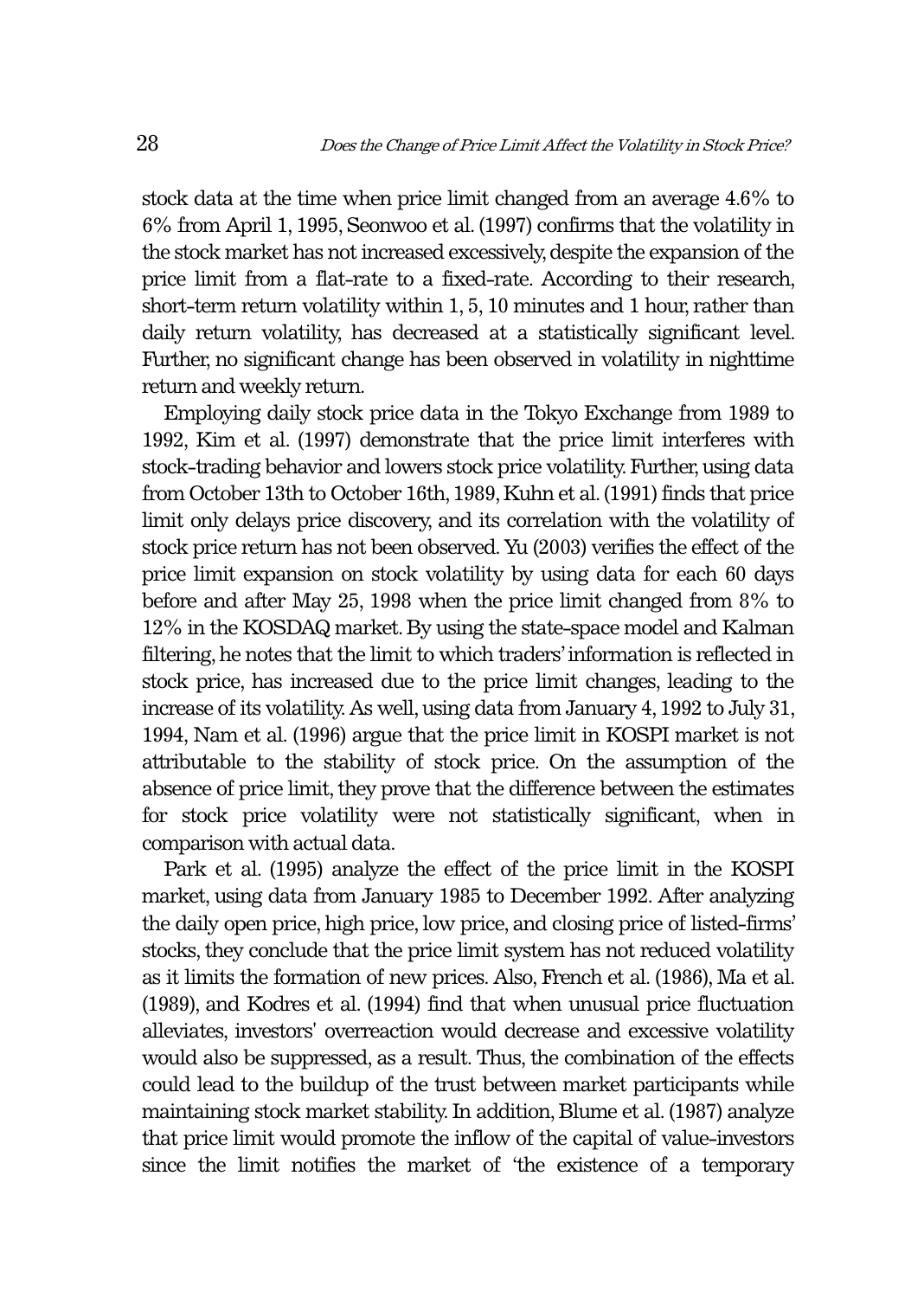order-imbalance', which would also reduce the cost of monitoring the market due to sudden price fluctuations.

# 3 Methodology

Our research verifies the Volatility Spillover Hypothesis, Delayed Price Discovery Hypothesis, and Trading Interference Hypothesis by employing the methodologies introduced by Kim et al. (1997) and Lee (2017).

## 3.1 Volatility Spillover Hypothesis

Volatility spillover is an effect that volatility from the previous day would still be observed in the next day, as traders postpone orders due to price restrictions. Consequently, the investors' opinions would not be reflected in stock price until the next trading day. To verify, we analyze the stock price change for each 10 days before and after a trading day (day 0), when price records the highest or lowest. The daily return on the trading day t for the individual stock j is denoted by  $r(t,j)$ . As well, the volatility,  $v(t, i)$ , is calculated as the square of the daily return of the stock. By conducting a nonparametric Wilcoxon signed-rank test with three different groups under two categories, which are Price Limit (Upper/Lower), the 90% change (Upper/Lower) group, the 80% change(Upper/Lower) group, during observation period, we compare the center difference in their daily variability.

$$
v(t, j) = r(t, j)^2
$$

## 3.2 Delayed Price Discovery Hypothesis

The Delayed Price Discovery Hypothesis expects that price limit would delay the price discovery of stocks, so that the price would continue to rise (or fall) in the same manner even after it has reached the price limit in the previous day. We analyze the pattern of stock price in order to test the delayed price discovery for following groups: Price-Limit (Upper/Lower Limit) group, 90% change (Rise/Fall) group, and 80% change (Rise/Fall)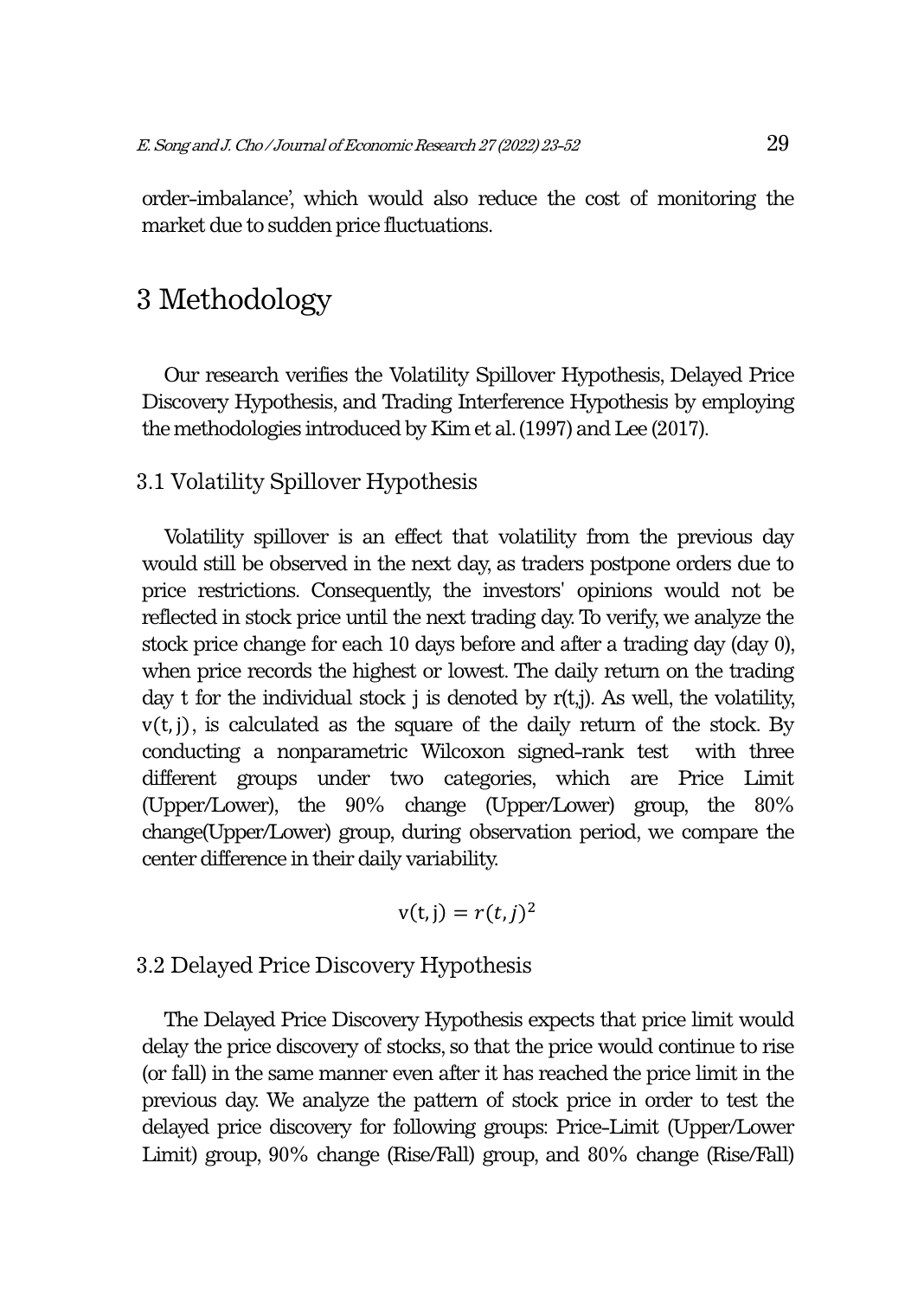group. Closing price, opening price and opening price on next day are defined as  $C_t$ ,  $O_t$ ,  $O_{t+1}$  respectively. The intraday rate of return,  $r(O_t, C_t)$ , and the night rate of return,  $r(C_t, O_{t+1})$ , are calculated as follows.

$$
r(O_t, C_t) = \log \frac{C_t}{O_t}
$$

$$
r(C_t, O_{t+1}) = \log \frac{O_{t+1}}{C_t}
$$

The signs of the intraday and night-returns have nine values as follows.

$$
[+,+] [+,0] [+,-]
$$
  

$$
[0,+] [0,0] [0,-]
$$
  

$$
[-,+] [-,0] [-,-]
$$

In the case of the Upper-Limit group, [+,+], [0,+] means Continuation(+).  $[+,0], [0,0]$  are defined as No Change, and  $[+,+]$ ,  $[0,-]$ ,  $[-,+]$ ,  $[-,0]$ ,  $[-,-]$  mean Price Reversal respectively. On the other hand, in the case of the Lower Limit group, [0,-], [-,-] imply Continuation(-), and [-,0], [0,0] mean No Change respectively.  $[+,+]$ ,  $[+,0]$ ,  $[+,]$ ,  $[0,+]$ ,  $[-,+]$  are defined as Price Reversal.

## 3.3 Trading Interference Hypothesis

To test the Trading Interference Hypothesis, we set a sample period as 10 days, which are 4 days before and 5 days after the trading day 0. Then, in order to eliminate bias, stock prices that have reached price limit for two consecutive days are removed in line with the test for Volatility Spillover hypothesis. Then, we use turnover ratio, instead of absolute trading volume, to verify the change in trading volume based on trading day 0. We denote each stock's volume on the trading day as *Trading Volume(t,j)*, the total number of stocks as *Shares Outstanding(t,j)*. Then we calculate turnover ratio, which is denoted as *Turnover(t,j)*.

$$
Turnover(t,j) = \frac{Trading \, Volume(t,j)}{Share \, Outstanding(t,j)}
$$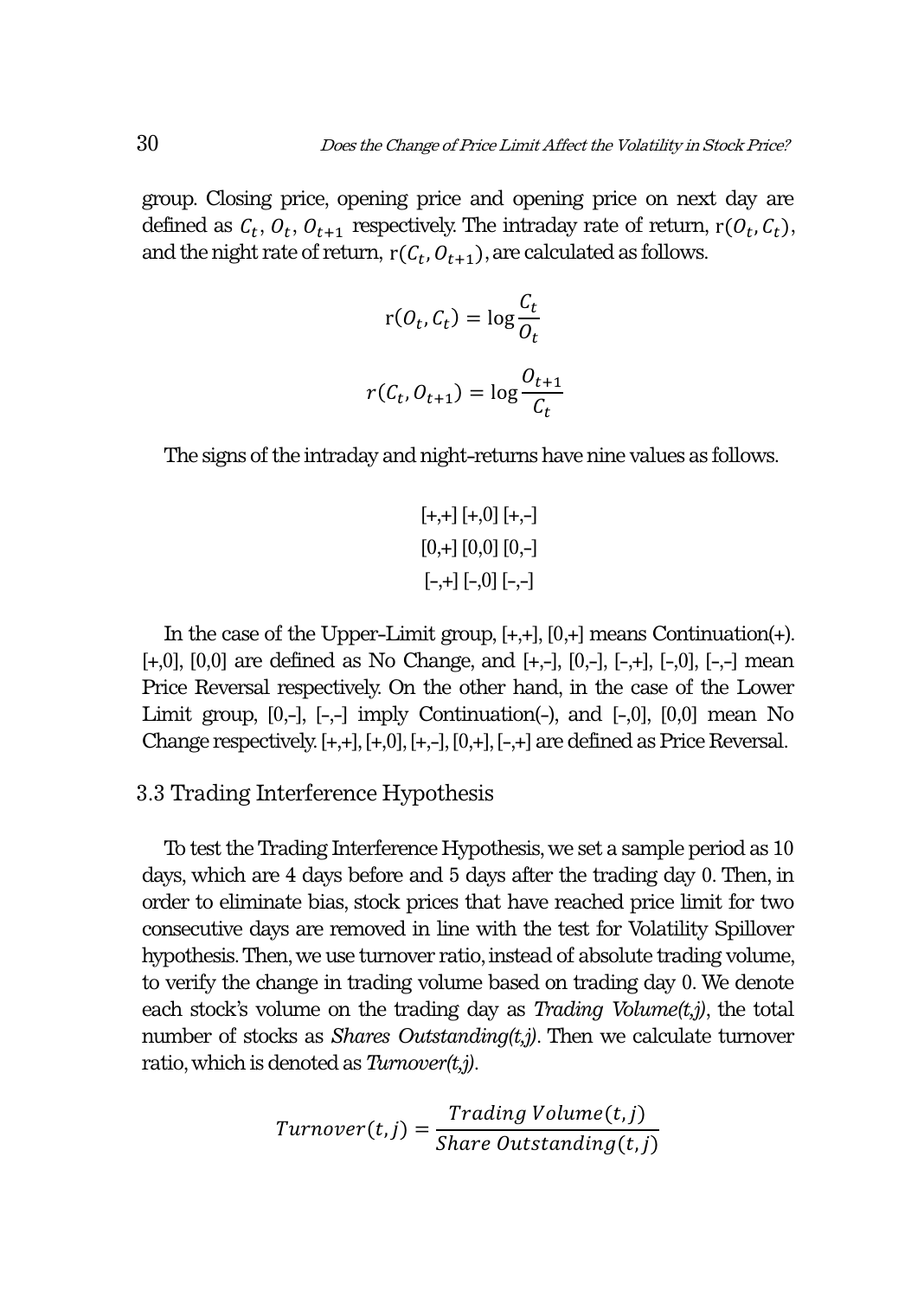Using  $Turnover(t, j)$  on trading day t for individual stock j, we take natural logarithm of percentage change in daily trading volume for all stocks in Price-Limit (Upper/Lower) group, 90% change (Rise/Fall) group, and 80% change (Rise/Fall) group. We calculate t changes in previous day and the trading day(t0) and compare the magnitude of the change in turnover between groups, using the nonparametric Wilcoxon signed-rank test. If there exists a statistically significant difference within the 1% error range, we indicate it as ">>", and within the 5% error range, we denote it as  $"`$ 

$$
\Delta Turnover(t, j) = \log \left( \frac{Trading \, Volume(t, j)}{Share \, Outstanding(t, j)} \right) \times 100\%
$$

# 4 Results

### 4.1 Data Summary

The observation period for our sample is from January 2, 2001 to December 31, 2020. To eliminate survival bias, we include previously delisted stocks with a trading record. We use the data from the DataGuide. In total, we conduct research on 779 stocks in KOSPI market. The data includes daily base price, opening price, closing price, highest price, lowest price, upper limit price, lower limit price, yield, trading volume, number of listed stocks and so on.

In this research, the sample is classified into three sample groups under two categories: an Upper Limit (Lower Limit) group, a 90% Rise (Fall) group and an 80% Rise (Fall) group. Among the 779 KOSPI stock samples, the group of stocks that have reached the upper price limit on a certain trading day is defined as Upper Limit group. Specifically, stocks with (Upper Limit - base price)  $\times$  0.9  $\leq$  high - base price  $\lt$  (upper price - base price) ⨉1.0 are defined as 90% Rise group. Stocks with (Upper Limit - base price)  $\times$  0.8  $\leq$  high price – base price  $\lt$  (Upper Limit – base price)  $\times$  0.9 are defined as 80% Rise group. Similarly, the group of stocks that have fallen to lower price limit on a trading day is defined as Lower Limit group. The stocks with (base price – lower limit price) $\times 0.9 \le$  base price – low  $<$  (base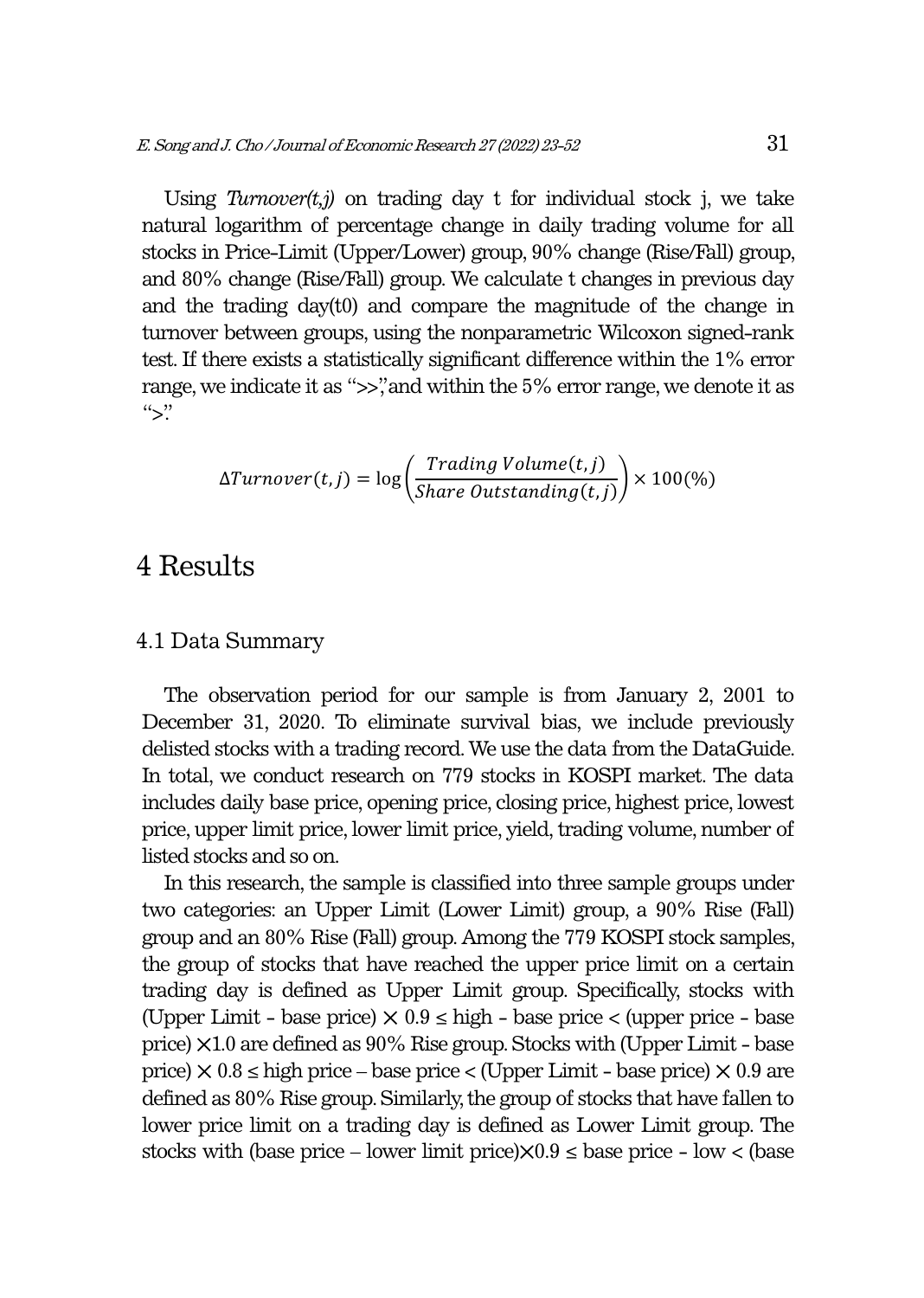price - lower limit) $\times$ 1.0 are defined as 90% Fall group. The stocks with (base price - lower limit) $\times$ 0.8  $\leq$  base price - low price  $\lt$  (base price - lower limit)  $\times$  0.9 are defined as a 80% Fall group.

The yearly samples of each group show similar pattern under both the 15% and 30% fixed rate systems except in 2020. In contrast to the number of group samples between 2001 and 2019, the number of stocks at the Upper Limit in 2020 is less than the sum of the number of group samples for 90% Rise group and 80% Rise group, and also less than the sum of the group samples for 90% Fall group and 80% Fall group. This could be caused by an increase in stock market volatility due to the COVID-19 outbreak in 2020.

| Year                             | Upper<br>Limit |       | 90% Rise 80% Rise | Lower<br>Limit |                | 90% Fall 80% Fall | Fixed rate<br>system |
|----------------------------------|----------------|-------|-------------------|----------------|----------------|-------------------|----------------------|
| 2001                             | 3,483          | 1,164 | 1,342             | 1,515          | 582            | 581               |                      |
| 2002                             | 3,060          | 1,011 | 1,100             | 1,044          | 447            | 498               |                      |
| 2003                             | 2,045          | 702   | 792               | 603            | 216            | 300               |                      |
| 2004                             | 2,718          | 793   | 810               | 813            | 362            | 435               |                      |
| 2005                             | 2,701          | 896   | 909               | 526            | 225            | 251               |                      |
| 2006                             | 1,350          | 543   | 591               | 548            | 231            | 249               |                      |
| 2007                             | 2,046          | 806   | 862               | 682            | 333            | 325               |                      |
| 2008                             | 2,952          | 1,163 | 1,404             | 2,630          | 1,336          | 1,449             | 15%                  |
| 2009                             | 2,381          | 929   | 1,045             | 638            | 347            | 388               |                      |
| 2010                             | 1,636          | 586   | 671               | 527            | 273            | 220               |                      |
| 2011                             | 1,810          | 766   | 845               | 938            | 628            | 650               |                      |
| 2012                             | 2,085          | 723   | 761               | 586            | 273            | 250               |                      |
| 2013                             | 1,106          | 392   | 494               | 345            | 188            | 146               |                      |
| 2014                             | 1,079          | 426   | 543               | 297            | 133            | 99                |                      |
| 2015.01.01.<br>2015.06.14.       | 1,027          | 385   | 451               | 147            | 69             | 81                |                      |
| $2015.06.15 \sim$<br>2015.12.31. | 265            | 103   | 142               | 19             | 5              | 5                 |                      |
| 2016                             | 283            | 82    | 119               | 18             | 5              | $\overline{2}$    |                      |
| 2017                             | 174            | 56    | 73                | 20             | 8              | $\overline{7}$    | 30%                  |
| 2018                             | 369            | 144   | 191               | 12             | $\overline{2}$ | $\overline{4}$    |                      |
| 2019                             | 314            | 99    | 134               | 20             | $\mathbf{1}$   | 3                 |                      |
| 2020                             | 647            | 349   | 474               | 42             | 36             | 63                |                      |

Table 1. Observation Number of Each Group Sample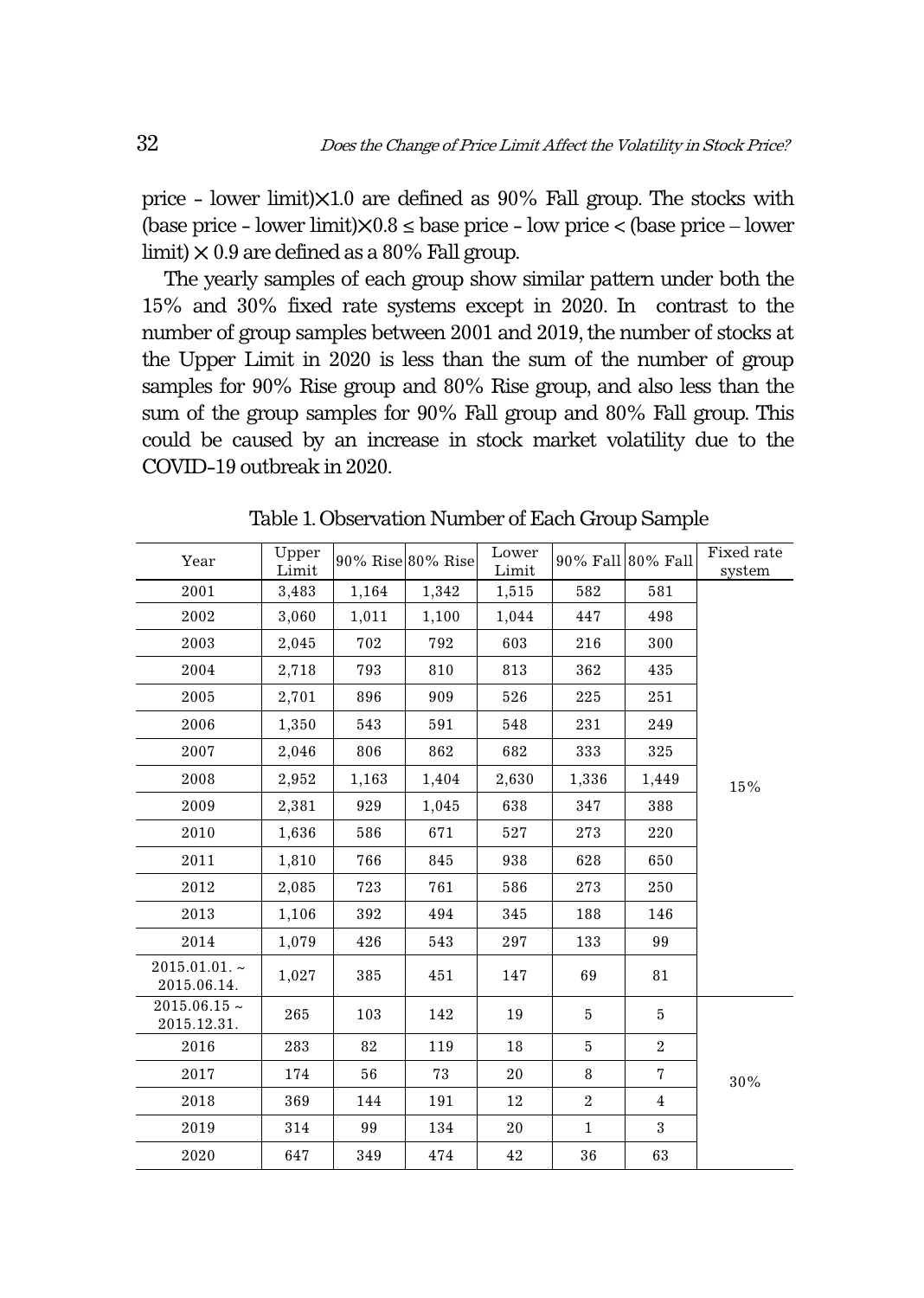# 4.2 Test for Volatility Spillover Hypothesis

#### 4.2.1 Upper Limit group

Table 2 below presents the daily volatility for the Upper Limit, 90% Rise group, and 80% Rise group for 21 days, including 10 days before the trading day (base date), the trading day and 10 days after the trading day. Panel A and B in the table show the daily volatility for the groups under the 15% and 30% price limits respectively. Lee (2017) argues that all the dates for the stocks that have reached the price limit for two or more days consecutively, can be a base date (trading day 0). In this case, the stock price of our interest could be biased, since the stocks have already reached the price limit on previous day. In order to eliminate this bias, stocks that have reached the price limit for two or more consecutive days are excluded from our sample.

In Panel A and B, all three groups show their largest volatility on their base date (trading day 0). To be specific, in Panel A, the Upper Limit group, the 90% Rise group, and 80% Rise group show the highest volatility of 157.28, 77.55, and 56.36 respectively. In Panel B, the Upper Limit group, the 90% Rise group, and 80% Rise group show 687.19, 294.65, and 186.75 on trading day 0 respectively. By conducting a nonparametric Wilcoxon signed-rank test on three different groups under two categories, we compare the central difference in their daily variability. Again, a significant difference within the 1% and 5% error range are denoted ">>" and ">" respectively.

In Panel A, there exists a difference in absolute values of daily volatility after the base date (trading day 0) between the Upper Limit group, the 90% Rise group, and the 80% Rise group. In Panel A, the volatility of the Upper Limit group on trading day 1 is 1.5 times, and 1.7 times the volatility of the 90% Rising group and the 80% Rising group on trading day 1 respectively. Thereafter, the volatility of the Upper Limit group seems to be significantly higher until trading day 10. During the sample period, while Upper Limit group consistently shows significantly large volatility, the group's difference in volatility with other groups becomes larger after trading day 0. As well, there exists a significant difference in volatility from -2 trading day to the  $1<sup>st</sup>$  trading day between the 90% Rise group and 80% Rise group, but this difference is smaller than the volatility between the Upper Limit and the 90% Rise group. In particular, stocks that have reached their upper price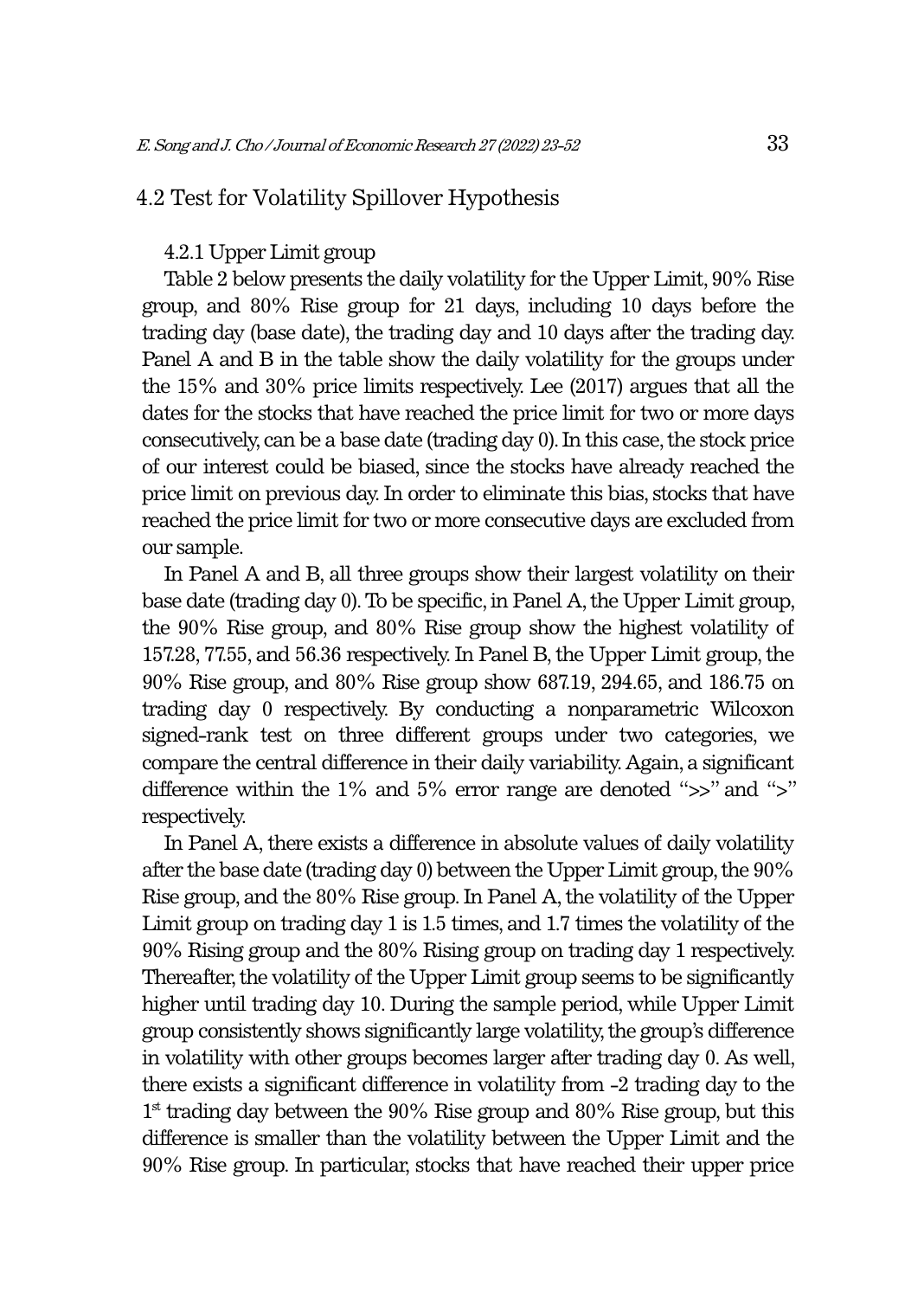limit show a different price trend, when compared to stocks that have risen to more than 90% or 80% of the maximum price. This trend becomes even more apparent after trading day 3.

Similarly, in Panel B, the volatility of stock price for the Upper Limit group on trading day 1 is 1.1 and 1.4 times the volatility of the 90% and 80% Rising group on trading day 1, respectively. During the observation period, the volatility for the Upper Limit group increases after the base date. Although smaller than the Upper Limit group, the volatility of stock price for the 90% and 80% Rise groups becomes larger after the trading day 0. After conducting nonparametric Wilcoxon signed-rank test, the difference in volatility between the Upper Limit group and the 90% Rise group seems significant, while the difference in volatility between the 90% Rise group and 80% Rise group appears from -2 trading day to 5 trading day, as evident in Panel A. On the other hand, a significant difference in volatility between all three groups can be found on trading day 0, as shown in Panel B. Since trading day 0 is the base date all three groups' stocks that have reached the highest price, it seems certain that there exists significant difference in volatility. This difference decreases before and after the trading day, as the rate of price limit changes from 15% to 30%.

| Trading<br>day | Upper<br>Limit |       | $90\%$ Rise |        | 80% Rise |
|----------------|----------------|-------|-------------|--------|----------|
| $-10$          | 30.87          | $\gt$ | 26.10       |        | 25.80    |
| $-9$           | 29.97          | $\gt$ | 27.17       |        | 27.14    |
| $-8$           | 30.74          | $\gt$ | 27.25       |        | 27.48    |
| $-7$           | 31.57          | $\gt$ | 28.30       |        | 27.49    |
| $-6$           | 33.59          | $\gt$ | 28.32       |        | 28.27    |
| $-5$           | 35.18          | $\gt$ | 30.84       |        | 29.69    |
| $-4$           | 38.29          | $\gt$ | 32.64       |        | 31.56    |
| $-3$           | 41.59          | >>    | 35.54       |        | 33.57    |
| $-2$           | 47.53          | $\gt$ | 39.96       | $\geq$ | 36.65    |
| $-1$           | 65.43          | >>    | 53.11       | $>\!>$ | 46.61    |
| $\mathbf{0}$   | 157.28         | $\gt$ | 77.55       | >>     | 56.36    |
| $\mathbf{1}$   | 49.05          | $\gt$ | 33.81       | >>     | 29.37    |

Table 2. Test for the Effect of Volatility Spillover for Stocks at Upper Limit

Panel A. The Upper Limit group under the 15% Price Limit System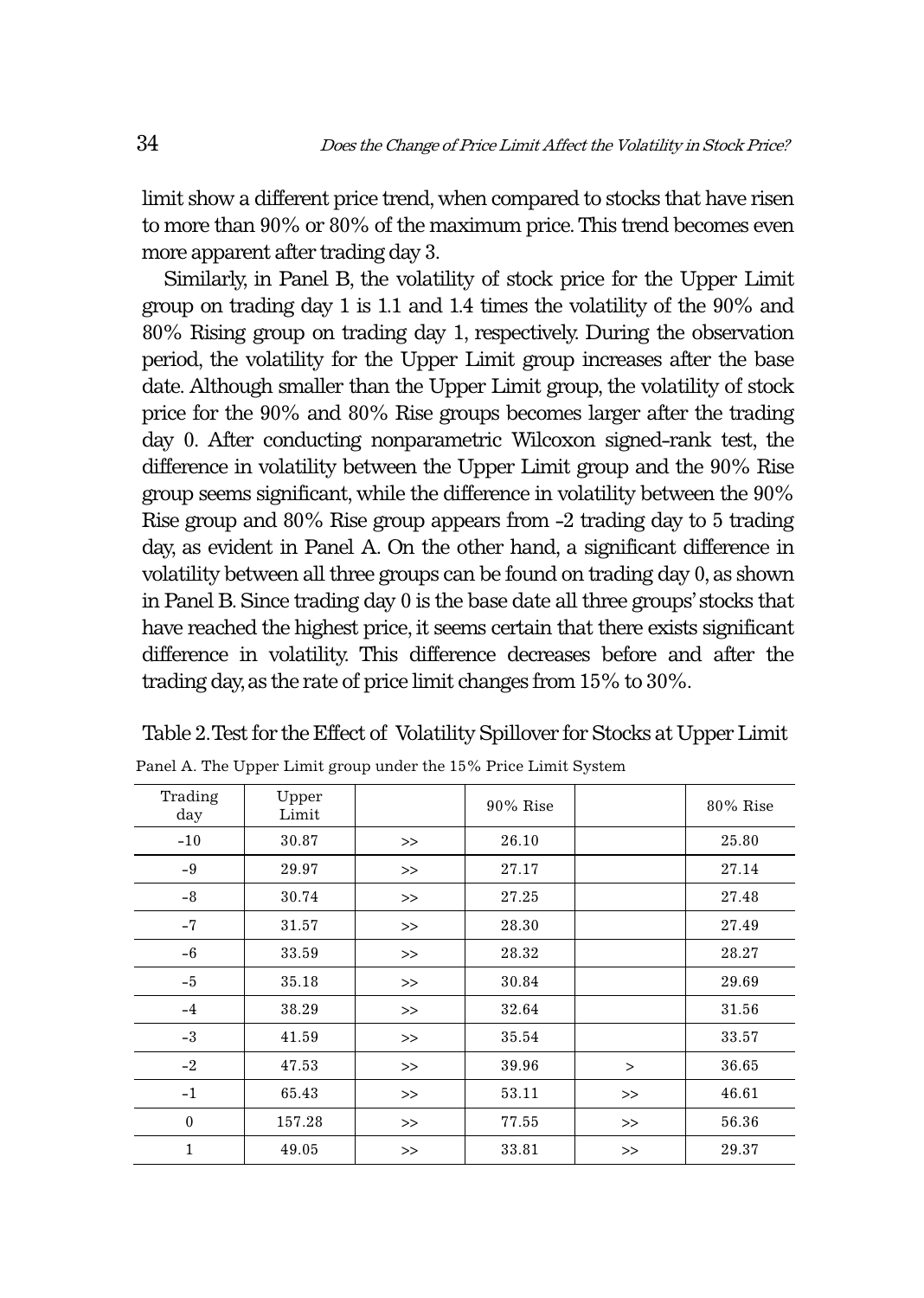| $\overline{2}$ | 48.27 | $\rm{>>}$ | 33.81 | $\rm{~}$ | 29.80 |
|----------------|-------|-----------|-------|----------|-------|
| 3              | 54.90 | $>>$      | 28.43 | $\rm{~}$ | 26.26 |
| 4              | 40.46 | $\gt$     | 33.01 | $\rm{>}$ | 25.29 |
| 5              | 37.72 | $\gt$     | 26.79 | >        | 24.56 |
| 6              | 33.02 | $\gt$     | 29.23 |          | 28.79 |
| 7              | 34.76 | $\gt$     | 25.64 |          | 24.39 |
| 8              | 31.50 | $\lt$     | 34.11 |          | 28.62 |
| 9              | 32.33 | <<        | 32.99 |          | 23.21 |
| 10             | 32.10 | >         | 24.04 | >        | 21.94 |

Panel B. The Upper Limit Group Under the 30% Price Limit System

| Trading<br>day   | Upper<br>Limit |         | 90% Rise |        | 80% Rise |
|------------------|----------------|---------|----------|--------|----------|
| $-10$            | 28.65          |         | 33.67    |        | 27.90    |
| $-9$             | 32.00          |         | 29.76    |        | 35.53    |
| $-8$             | 31.01          |         | 33.09    |        | 36.38    |
| $-7$             | 35.65          |         | 43.42    | $\,>$  | 34.57    |
| $-6$             | 37.61          |         | 42.62    |        | 38.49    |
| $-5$             | 39.91          |         | 32.74    |        | 38.08    |
| $-4$             | 45.43          |         | 42.98    |        | 47.71    |
| $-3$             | 56.31          |         | 58.43    |        | 51.33    |
| $-2$             | 70.55          |         | 77.01    |        | 64.64    |
| $-1$             | 128.66         |         | 135.19   |        | 131.51   |
| $\mathbf{0}$     | 687.19         | $\,>\,$ | 294.65   | $\, >$ | 186.75   |
| $\mathbf{1}$     | 80.46          |         | 74.26    |        | 57.39    |
| $\overline{2}$   | 72.09          |         | 60.15    |        | 52.87    |
| 3                | 55.89          |         | 42.70    |        | 40.65    |
| $\overline{4}$   | 46.13          | $\geq$  | 33.35    |        | 40.53    |
| $\bf 5$          | 48.02          |         | 33.40    |        | 33.42    |
| $\,6\,$          | 48.53          |         | 36.33    |        | 36.73    |
| $\overline{7}$   | 44.23          |         | 33.84    |        | 32.93    |
| 8                | 43.12          |         | 34.67    |        | 26.95    |
| $\boldsymbol{9}$ | 40.39          |         | 31.96    |        | 30.19    |
| 10               | 33.76          |         | 28.43    |        | 28.27    |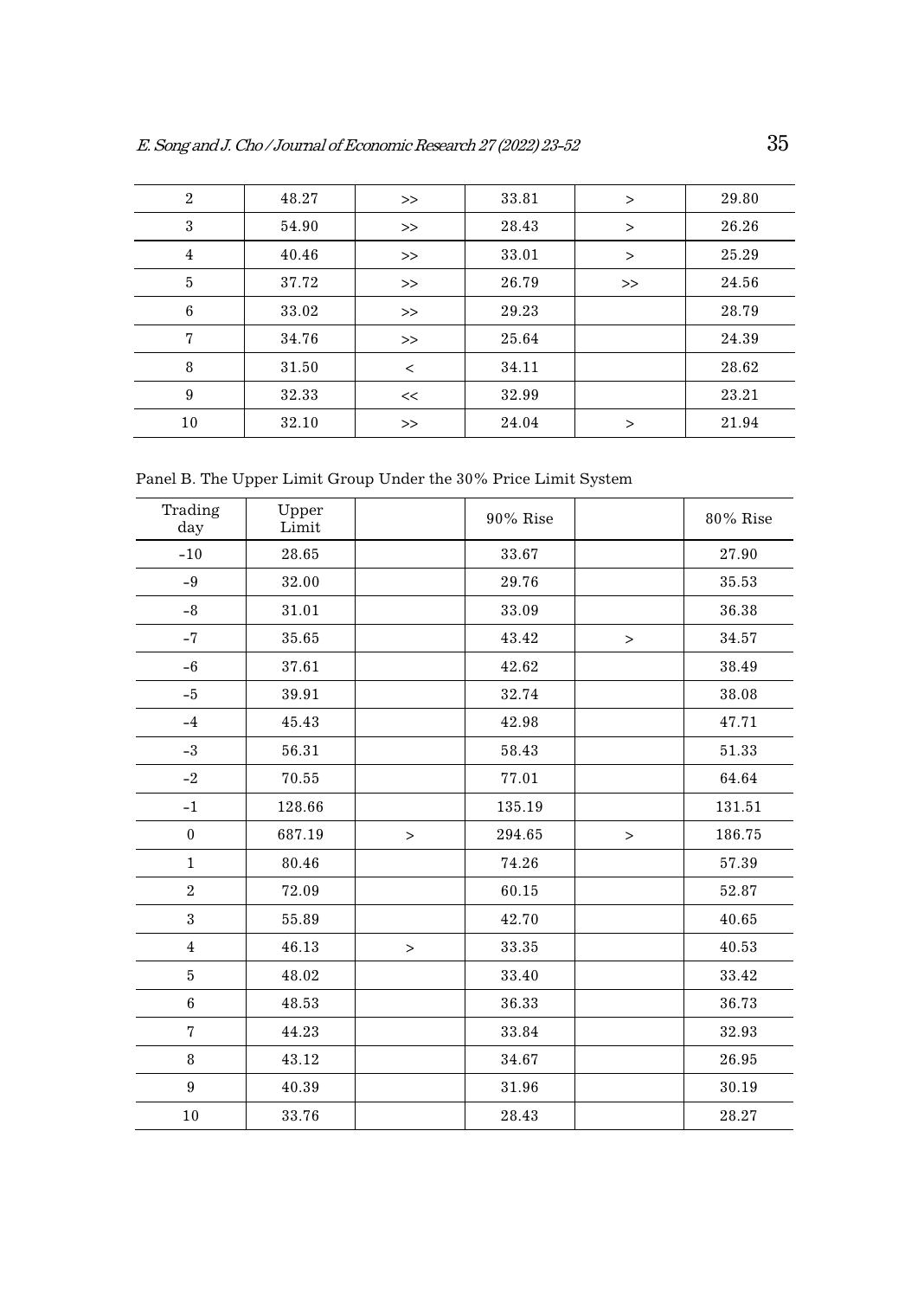#### 4.2.2 Lower Price group

The volatility of stock price for the Lower Limit group, the 90% Fall group and the 80% Fall group, is presented in Table 3 below. The samples in Panel A, and B refer to the Lower Limit group under the 15%, 30% price limit, respectively. Similar to the Upper Limit group in Table 2, the observation period is 21 days, which are composed of 10 days before and after the trading day 0, which is a base date. Again, stocks that have reached the lower limit for two or more consecutive days are excluded from our sample.

In Panel A, although there exists a statistically significant difference between the Lower Limit group and the 90% Fall group, less significant difference is found between the 90% and the 80% Fall group. On trading day 0, a statistically significant difference is found between all three groups, which all experience the largest volatility. On trading day 1, the volatility of stock price for the Lower Limit group, 90% Fall group and 80% Fall group decrease from 151.34 to 43.88, from 92.14 to 38.18, and from 76.67 to 38.23, respectively. In Panel B, the statistically significant difference between all three groups only exists on trading day 0. Similar to Panel A in Table 2 and Table 3, stock price shows great volatility on trading day 0, and on trading day 1, the volatility of stock price for the Lower Limit group, 90% Fall group, and 80% Fall group decrease from 797.09 to 151.73, from 544.51 to 138.64, from 404.17 to 146.80, respectively. Like the Upper Limit group in Table 2, it seems clear that the volatility for the 90% Rise group and the 80% Rise group, is greater after the trading day 0. In addition, for the Upper Limit group, the statistically significant difference in volatility following the change in trading day decrease as the price limit changes from 15% to 30%.

Overall, the volatility spillover effect for the Lower Limit group seems to be greater than that of the Upper Limit group. This may be due to the volatility asymmetry phenomenon, in which volatility increases for stocks with negative returns (Glosten et al., 1993; Bekaert et al., 2000). In other words, price limit transfers price volatility, rather than eliminates it, and as the price limit expands from 15% to 30%, the difference could decrease. As well, even after the price limit expands, volatility transfer still occurs when a stock closes at the upper or lower price limit. However, the spillover of volatility for stocks that have not reached their price limit decreases as the price limit expands.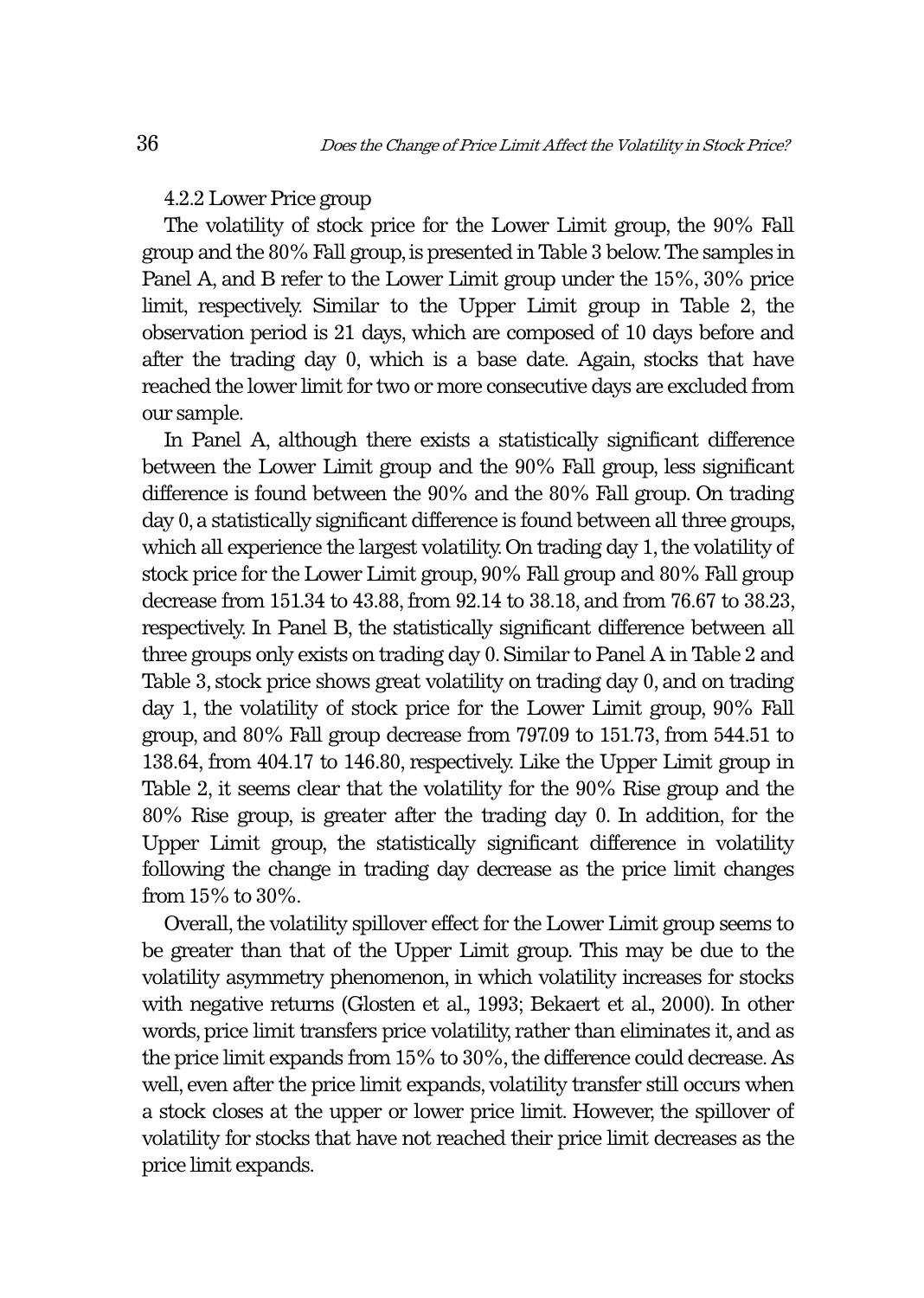| Trading<br>day | Upper<br>Limit |        | 90% Rise |        | 80% Rise |
|----------------|----------------|--------|----------|--------|----------|
| $-10$          | 38.13          | >      | 32.54    |        | 33.43    |
| $-9$           | 38.52          | $\gt$  | 31.21    |        | 34.39    |
| $-8$           | 40.59          | $\gt$  | 34.47    |        | 33.44    |
| $-7$           | 41.84          | $\gt$  | 34.53    |        | 36.47    |
| $-6$           | 45.37          | $\gt$  | 37.96    |        | 38.31    |
| $-5$           | 49.75          | $\gt$  | 39.35    |        | 39.47    |
| $-4$           | 53.09          | $\gt$  | 41.59    |        | 41.05    |
| $-3$           | 59.07          | $\gt$  | 44.99    |        | 45.49    |
| $-2$           | 63.81          | $\gt$  | 49.49    |        | 50.68    |
| $-1$           | 72.36          | $\gt$  | 53.98    |        | 55.75    |
| $\mathbf{0}$   | 151.34         | $\gt$  | 92.14    | >      | 76.67    |
| $\mathbf{1}$   | 43.88          | $\gt$  | 38.18    |        | 38.23    |
| $\overline{2}$ | 47.16          | $\gt$  | 36.37    |        | 33.68    |
| 3              | 41.13          | $\geq$ | 35.26    | $\geq$ | 30.87    |
| $\overline{4}$ | 39.77          | $\gt$  | 30.42    |        | 29.06    |
| 5              | 35.74          | $\geq$ | 30.08    |        | 28.59    |
| 6              | 33.79          | $\geq$ | 30.43    |        | 27.96    |
| $\overline{7}$ | 32.94          | $\geq$ | 29.26    |        | 27.41    |
| 8              | 33.06          | $\gt$  | 27.21    |        | 26.28    |
| 9              | 31.57          | $\gt$  | 25.61    |        | 26.65    |
| $10\,$         | 32.62          | >      | 26.70    |        | 25.95    |

Table 3. Test for the Effect of Volatility Spillover for Stocks at Under Limit

Panel A. The Lower Limit Group Under the 15% price limit system

Panel B. The Under Limit Group Under the 30% Price Limit System

| Trading<br>day | Upper<br>Limit |          | $90\%$ Rise |   | 80% Rise |
|----------------|----------------|----------|-------------|---|----------|
| $-10$          | 40.55          |          | 28.33       |   | 58.87    |
| $-9$           | 40.56          |          | 23.30       |   | 50.47    |
| $-8$           | 93.72          |          | 60.23       |   | 89.59    |
| $-7$           | 56.11          |          | 41.99       |   | 90.85    |
| $-6$           | 63.27          |          | 86.68       |   | 127.53   |
| $-5$           | 83.62          | $\geq$   | 33.51       |   | 96.98    |
| $-4$           | 79.91          |          | 62.30       |   | 58.87    |
| $-3$           | 85.41          |          | 40.45       |   | 103.29   |
| $-2$           | 125.31         |          | 82.87       |   | 94.99    |
| $-1$           | 176.77         |          | 131.77      |   | 137.35   |
| $\mathbf{0}$   | 797.09         | $\rm{~}$ | 544.51      | > | 404.17   |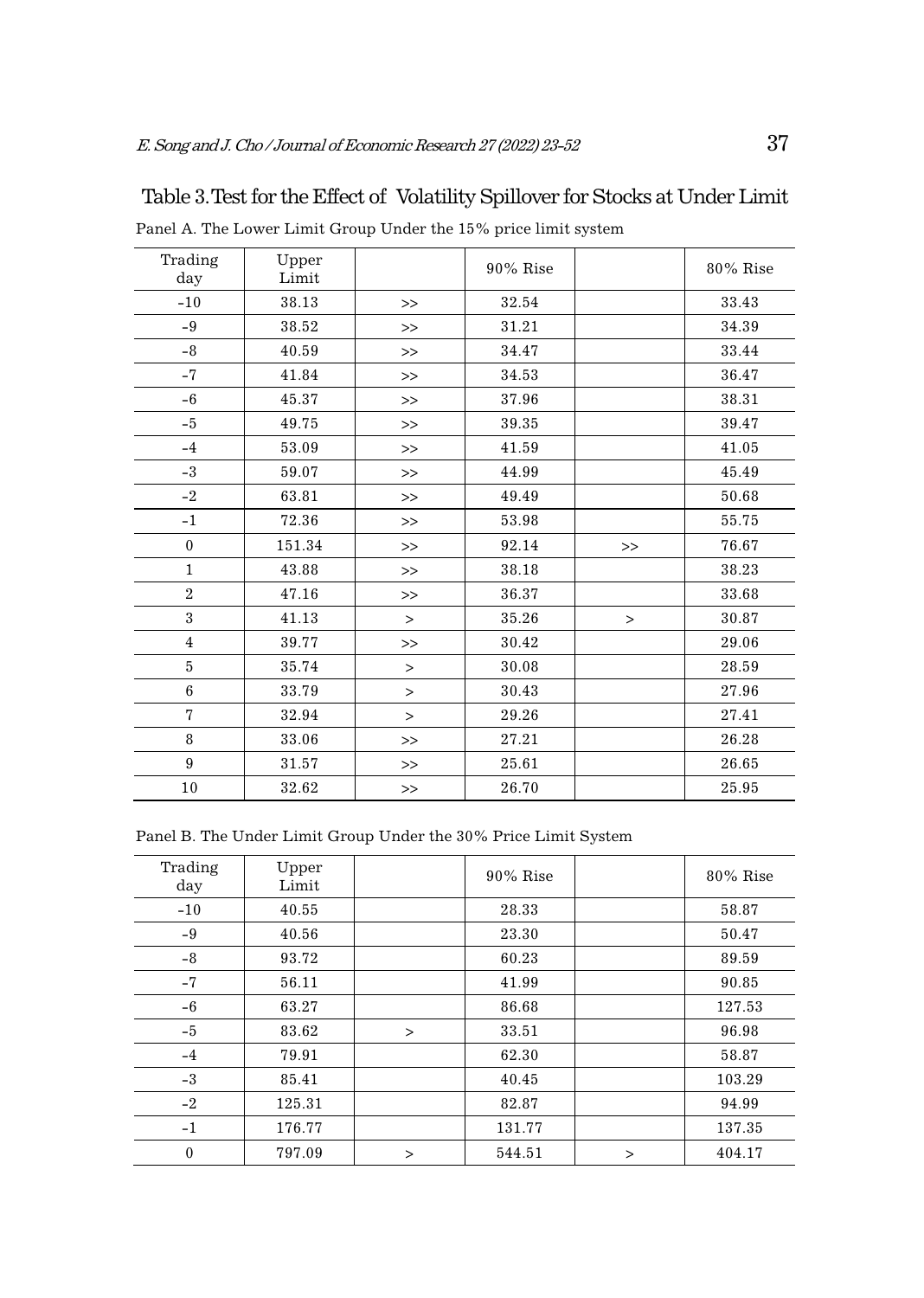|                | 151.73 | 138.64 | 146.80 |
|----------------|--------|--------|--------|
| $\overline{2}$ | 67.70  | 60.47  | 45.63  |
| 3              | 90.13  | 63.07  | 65.01  |
| $\overline{4}$ | 45.44  | 59.91  | 82.40  |
| 5              | 106.25 | 42.71  | 75.98  |
| 6              | 49.79  | 27.37  | 40.29  |
| 7              | 43.90  | 26.93  | 36.23  |
| 8              | 28.54  | 33.14  | 50.85  |
| 9              | 33.18  | 30.77  | 36.52  |
| 10             | 25.82  | 61.22  | 25.39  |

4.2.3 Test for Delayed Price Discovery Hypothesis

Table 4 below presents the test results for the Delayed Price Discovery hypothesis. Panel A and B show the analysis for the Upper and Lower Limit price groups under the 15% price limit. Panel C and D provide the analysis for the Upper and Lower price groups under the 30% price limit. In Panel A, the stock price for 63.30% of the Upper Limit group rise until the next day, while only 29.46% of them experience a price reversal. On the other hand, the percentage of the 90% Rise group was 45.79%, which is more than 43.68% of the group which continue to rise. Similar to the 90% Rise group, stock price for 42.38% of the 80% Rise group continue to rise, while 45.84% of the same group suffer a price decline. In Panel C, similar to Panel A, the stock price for 58.90% of the Upper Limit group continually rose, which is higher than the 37.12% for the group that experienced price reversal. As well, 39.99% for the 80% Rise group experienced a continuous stock rise, which is higher than 53.51% of the group that suffered price reversal. On the other hand, same percentage for the 90% Rise group experienced continuous rise and price reversal, which is 57.37%.

Similarly, in Panel B, the percentage of the Lower Limit group that experienced continuous decline (49.34%) is higher than that of the price reversal (42.57%). On the other hand, the percentage of the 90% Fall group and the 80% Fall group that experienced the price reversal is 53.82%, and 54.02%, which is higher than their percentage of continuing decline, which are 36.40%, and 35.28% respectively. In Panel D, similar to Panel B, the percentage of the Lower Limit group that experienced continuous decline (56.16%) is higher than that of the price reversal (39.17%) In contrast, the percentage of the 90% Fall group that experienced price reversal (45.19%)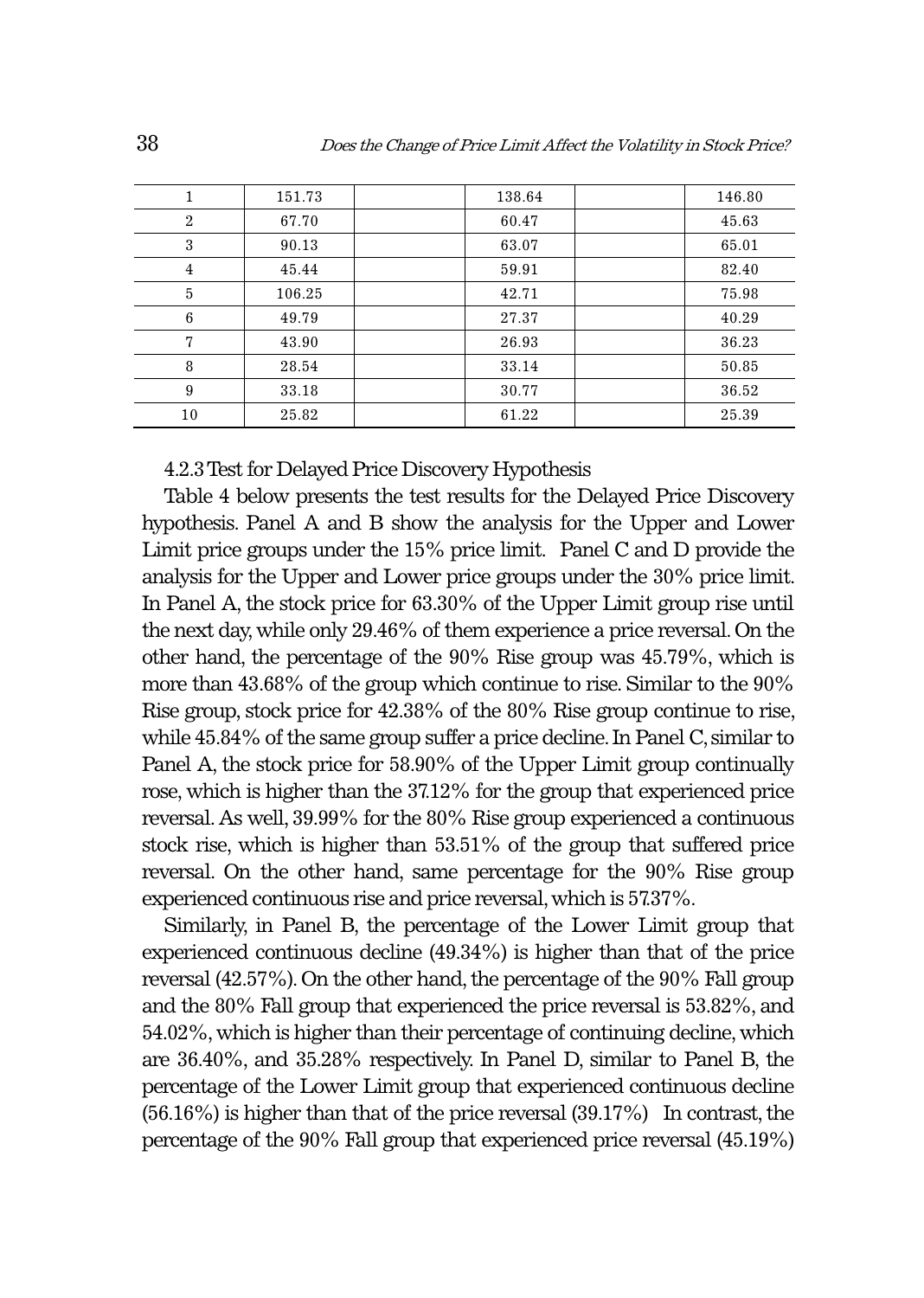is higher than that of the continuous decline (39.35%). However, contrary to the 80% Fall group in Panel B, where the percentage of the price reversal is higher than that of continuous rise, the percentage of the 80% Fall group in Panel D, which experienced the continuous decline and price reversal are 49.96%, and 49.77% respectively, with a slight difference of 0.19%p.

Table 4. Test for Delayed Price Discovery Hypothesis (entire sample) Panel A. Changes in Stock Price for the Upper Limit Group Under the 15% Price Limit

| Year          | <b>Stock Price</b><br>Change | Upper Limit | $90\%$ Rise | $80\%$ Rise | T value<br>(Upper limit -<br>$90\%$ Rise) |
|---------------|------------------------------|-------------|-------------|-------------|-------------------------------------------|
| $2001 - 2015$ | Continually<br>Rise          | 63.30%      | 43.68%      | 42.38%      | 20.36                                     |
|               | No Change                    | 7.24%       | 11.33%      | 11.78%      | $-6.48$                                   |
|               | Price Reversal               | 29.46%      | 45.79%      | 45.84%      | $-19.78$                                  |

Panel B. Changes in Stock Price for the Lower Limit Group Under the 15% Price Limit

| Year          | <b>Stock Price</b><br>Change | Lower Limit | 90% Fall | 80% Fall | T value<br>(Lower limit -<br>90%Fall) |
|---------------|------------------------------|-------------|----------|----------|---------------------------------------|
| $2001 - 2015$ | Continually<br>Rise          | 49.34%      | 36.40%   | 35.28%   | 10.95                                 |
|               | No Change                    | 8.09%       | 9.77%    | 10.70%   | $-2.48$                               |
|               | Price Reversal               | 42.57%      | 53.82%   | 54.02%   | $-9.36$                               |

Panel C. Changes in Stock Price for the Upper Limit Group Under the 30% Price Limit

| Year          | <b>Stock Price</b><br>Change | Upper Limit | $90\%$ Rise | 80% Rise | T value<br>(Upper limit -<br>$90\%$ Rise) |
|---------------|------------------------------|-------------|-------------|----------|-------------------------------------------|
| $2015 - 2020$ | Continually<br>Rise          | 58.90%      | 57.37%      | 39.99%   | 0.64                                      |
|               | No Change                    | 3.98%       | 5.49%       | 6.50%    | $-1.54$                                   |
|               | Price Reversal               | 37.12%      | 57.37%      | 53.51%   | $-5.67$                                   |

|  | Panel D. Changes in Stock Price of the Lower Limit Group Under the 30% Price Limit |  |  |
|--|------------------------------------------------------------------------------------|--|--|
|--|------------------------------------------------------------------------------------|--|--|

| Year          | <b>Stock Price</b><br>Change | Lower Limit | 90% Fall | 80% Fall | T value<br>(Lower limit -<br>90%Fall) |
|---------------|------------------------------|-------------|----------|----------|---------------------------------------|
| $2015 - 2020$ | Continually<br>Rise          | 56.16%      | 39.35%   | 49.96%   | 1.38                                  |
|               | No Change                    | 4.67%       | 15.46%   | $0.27\%$ | $-1.21$                               |
|               | Price Reversal               | 39.17%      | 45.19%   | 49.77%   | $-0.39$                               |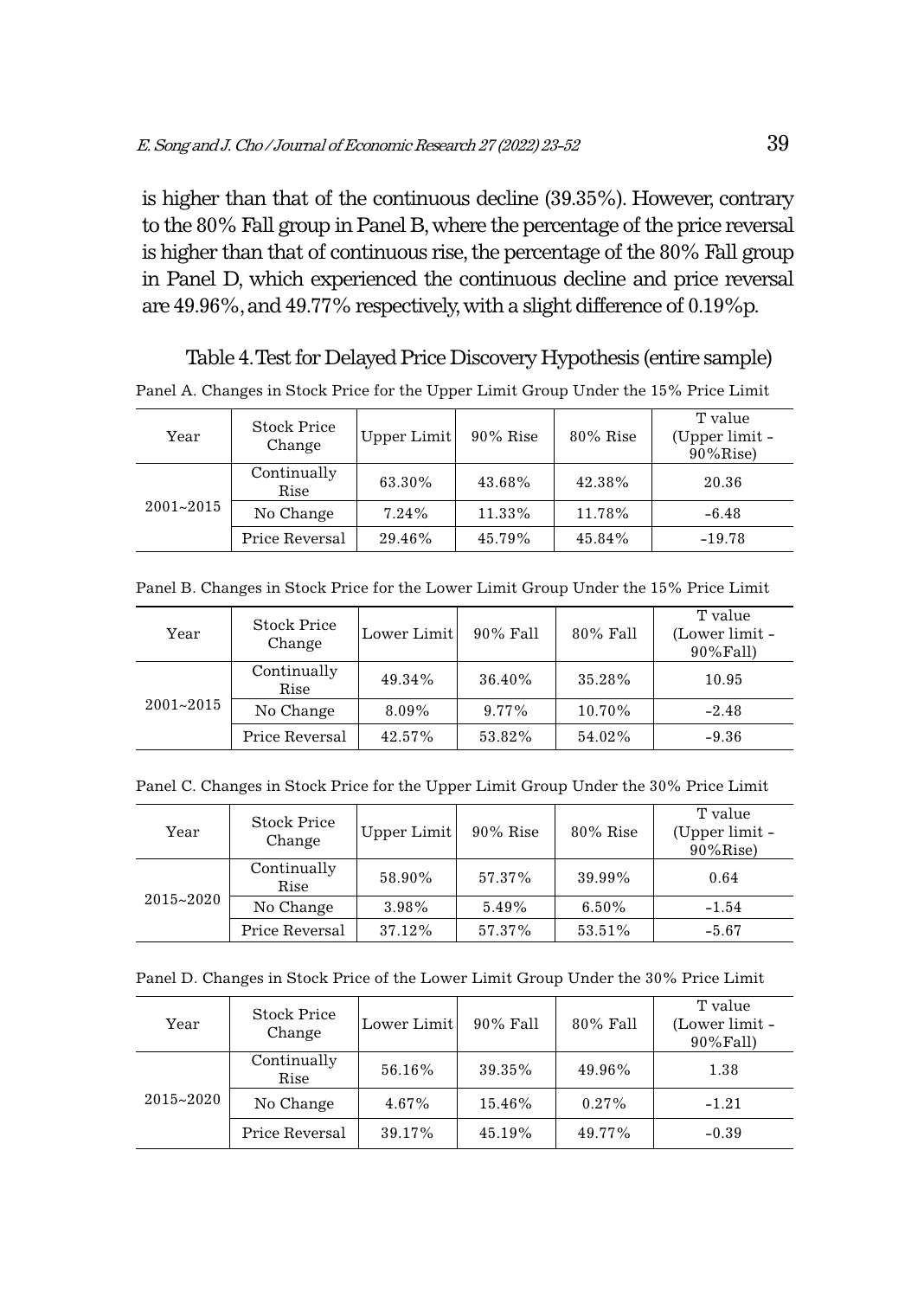As evident in Table 4, the price continuation for the price limit group is at a higher rate than the price reversal, and in contrast, the price reversal is at a higher rate in the 90% Rise (Fall) and 80% Rise (Fall) groups. Thus, it is reasonable to argue that this difference supports the idea of Delayed Price Discovery hypothesis. In Panel A and C, it is commonly found that as the price limit changes from 15% to 30%, the percentage of price continuation is higher than that of the price reversal for the Upper Limit group, while the percentage of the price reversal is higher than the percentage price continuation for other groups. On the other hand, for all three groups, the percentage of price reversal rise, while the percentage of stock prices unchanged decrease. Similarly, in Panel B and D, the percentage of price continuation is higher than the price reversal for the Lower Limit group, while the percentage of price reversal is higher than that of price continuation for the 90% Fall group. Only for the 80% group, contrary to other groups, the percentage of price reversal seems to be higher than that of price continuation.

Table 5 presents the effect of delayed price discovery for the samples, in which closing price on the trading day t and price changed at maximum are the same. In Panel A, 79.84% of the Upper Limit group experience continuing price rise until the next day, while only 14.83% experience a price reversal. On the other hand, for the 90% Rise group, price reversal is experienced in 47.96%, which is more than the 36.58% where price continually rise. For the 80% rise group, price continue to rise in 31.78%, while 54.92% suffer price decline. In Panel C, similar to Panel A, stock price continually rises for 71.31% of the Upper Limit group, which is higher than the price reversal (25.67%), and for the 90% Rise group, price reversal (36.18) is higher than price increase (26.33%). Contrary to Panel A, the percentage of the 80% Rise group in Panel C which experience continuing to rise is 43.33%, which is higher than the percentage of price reversal (30.00%).

Similarly, in Panel B, the percentage of the Lower Limit group that experienced stock price's continuous decline (65.37%) is higher than that of price reversal (28.11%). Also, the percentage of the 90% Fall group and the 80% Fall group that experienced price reversal is 47.73% and 34.92%, which is higher than their percentage of continuing decline which are 44.43% and 22.13% respectively. In Panel D, similar to Panel B, the percentage of the Lower Limit price group that experienced continuous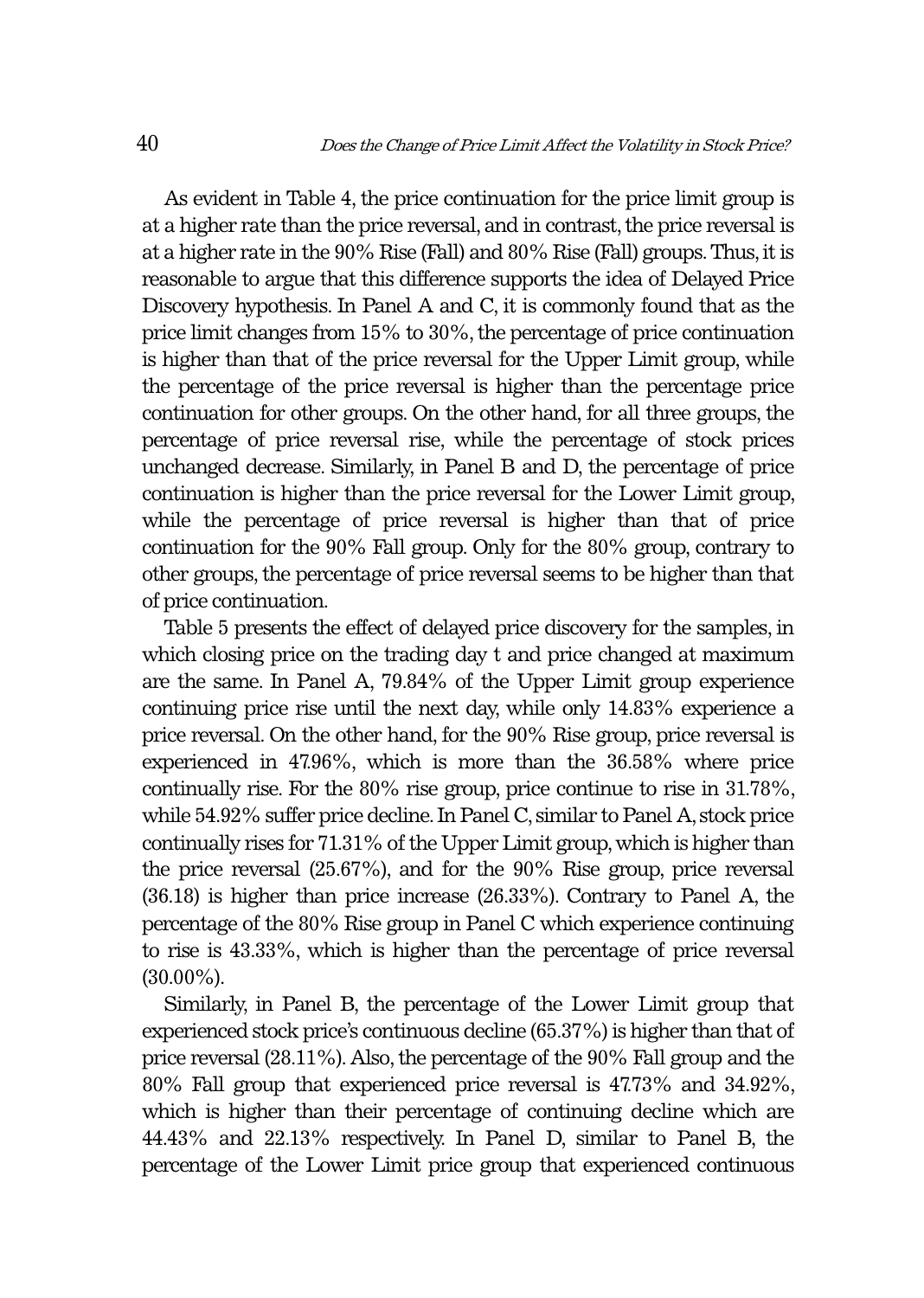decline (70.35%) is higher than that of the price reversal (25.47%). However, the percentage for the 90% Fall group experiencing continuous decline and price reversal are the same at 0.00%. As well, the percentage of experiencing continuous decline (25.00%) of the 80% Fall group is higher than their percentage of price reversal (8.33%).

# Table 5. Test for Delayed Price Discovery hypothesis (matching sample of closing price and maximal change price)

| Year          | <b>Stock Price</b><br>Change | Upper Limit | $90\%$ Rise | $80\%$ Rise | T value<br>(Upper limit -<br>$90\%$ Rise) |
|---------------|------------------------------|-------------|-------------|-------------|-------------------------------------------|
| $2001 - 2015$ | Continually<br>Rise          | 79.84%      | 36.85%      | 31.78%      | 13.50                                     |
|               | No Change                    | 5.33%       | 15.19%      | 13.31%      | $-6.87$                                   |
|               | Price Reversal               | 14.83%      | 47.96%      | 54.92%      | $-9.97$                                   |

Panel A. Changes in Stock Price for the Upper Limit Group Under the 15% Price Limit

|  |  |  |  |  | Panel B. Changes in Stock Price for the Lower Limit Group Under the 15% Price Limit |  |
|--|--|--|--|--|-------------------------------------------------------------------------------------|--|
|--|--|--|--|--|-------------------------------------------------------------------------------------|--|

| Year          | <b>Stock Price</b><br>Change | Lower Limit | 90% Fall | 80% Fall | T value<br>(Lower limit -<br>$90\%$ Fall) |
|---------------|------------------------------|-------------|----------|----------|-------------------------------------------|
| $2001 - 2015$ | Continually<br>Rise          | 65.37%      | 44.43%   | 22.13%   | 5.20                                      |
|               | No Change                    | 6.52%       | 7.83%    | 9.61%    | $-0.76$                                   |
|               | Price Reversal               | 28.11%      | 47.73%   | 34.92%   | $-4.97$                                   |

Panel C. Changes in Stock Price for the Upper Limit Group Under the 30% Price Limit

| Year          | <b>Stock Price</b><br>Change | Upper Limit | $90\%$ Rise | $80\%$ Rise | T value<br>(Upper limit -<br>$90\%$ Rise) |
|---------------|------------------------------|-------------|-------------|-------------|-------------------------------------------|
| $2015 - 2020$ | Continually<br>Rise          | 71.31%      | 26.33%      | 43.33%      | 6.24                                      |
|               | No Change                    | 3.03%       | 4.17%       | 10.00%      | $-0.27$                                   |
|               | Price Reversal               | 25.67%      | 36.18%      | 30.00%      | $-0.7$                                    |

Panel D. Changes in Stock Price of the Lower Limit Group Under the 30% Price Limit

| Year          | <b>Stock Price</b><br>Change | Lower Limit | 90% Fall | 80% Fall | T value<br>(Lower limit -<br>90%Fall) |
|---------------|------------------------------|-------------|----------|----------|---------------------------------------|
| $2015 - 2020$ | Continually<br>Rise          | 70.35%      | $0.00\%$ | 25.00%   | 10.32                                 |
|               | No Change                    | 4.18%       | $0.00\%$ | $0.00\%$ | 1.82                                  |
|               | Price Reversal               | 25.47%      | $0.00\%$ | 8.33%    | 4.77                                  |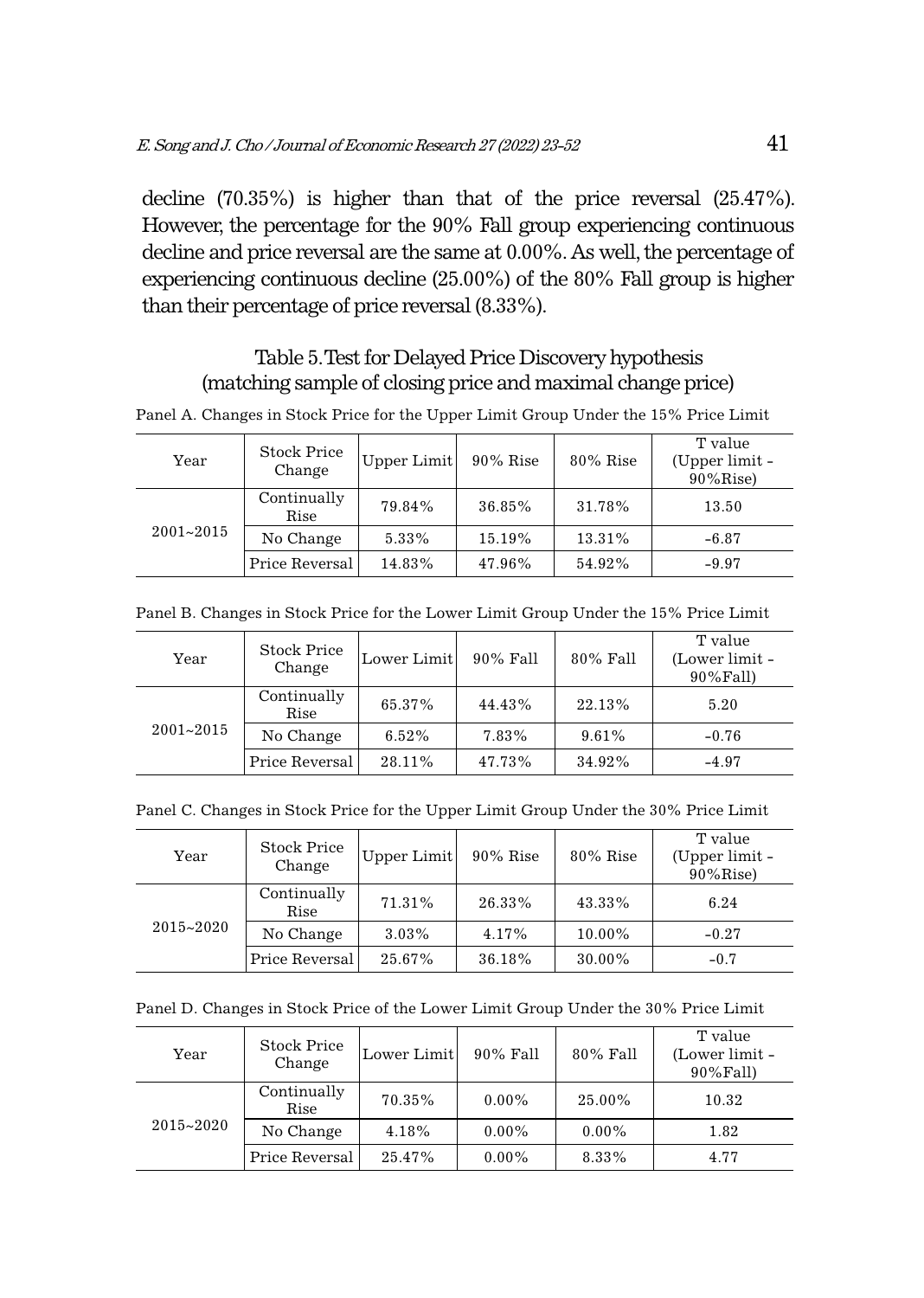In Table 5, where the matching samples of closing price and maximum price change are presented, the price spillover effect is more evident. In particular, for the limited price group, the percentage of experiencing price continuation increase significantly, while their percentage of price reversal significantly decrease, when compared to the entire sample in Table 5. Conversely, for the 90% Rise (Fall) group and the 80% Rise (Fall) group, the percentage of experiencing price continuation decrease in general.

To summarize the results in Table 4 and 5, a most significant difference exists between the limit price (Upper/Lower) group, the 90% change (Rise/Fall) group, and the 80% change (Rise/Fall) group. For the limited price group in all eight panels, the price continuation seems more significant than the price reversal. On the other hand, for the 90% change (Rise/Fall) group, and the 80% change (Rise/Fall) group, price reversal, rather than price continuation, seems more significant in Panel A and B in both Table 4 and 5. Also, for Panel C and D in both Table 4 and 5, the price reversal seems more significant than the price continuation, in general. Also, the matching samples' price continuity strengthens when closing price is set at the limit price, and for the 90% and 80% change (Rise/Fall) group, this continuity weakens. In other words, if the stock closes at upper or lower limit, the price spillover effect takes place. However, after the expansion of the price limit, the price spillover effect of stocks that have failed to reach the limit significantly decrease.

Table 6 below presents the stock price changes due to the financial crisis in 2008 and COVID-19 in 2020. In Panel A, when the average changes from 2001 to 2007, and 2008 for the entire sample are compared, it seems apparent that the percentage of experiencing continuous rise decrease, while the percentage of experiencing price reversal increases, for all three groups. In Panel A, when the average changes of stock price from June 15, 2015 to 2019, and 2020 are compared, it seems evident that the percentage of experiencing continuous increase in the Upper Limit group and the 80% Rise group increase, while the percentage of experiencing price reversal in the Upper Limit group and the 90% Rise group decrease. In Panel B, when the average changes from 2001 to 2007, and 2008 are compared for the entire sample, it seems evident that the percentage of experiencing continuous decline increases for Lower Limit group, while their percentage of price reversal decrease. In contrast, the percentage of the 90% Fall group and 80% Fall group experiencing the continuous declining decrease,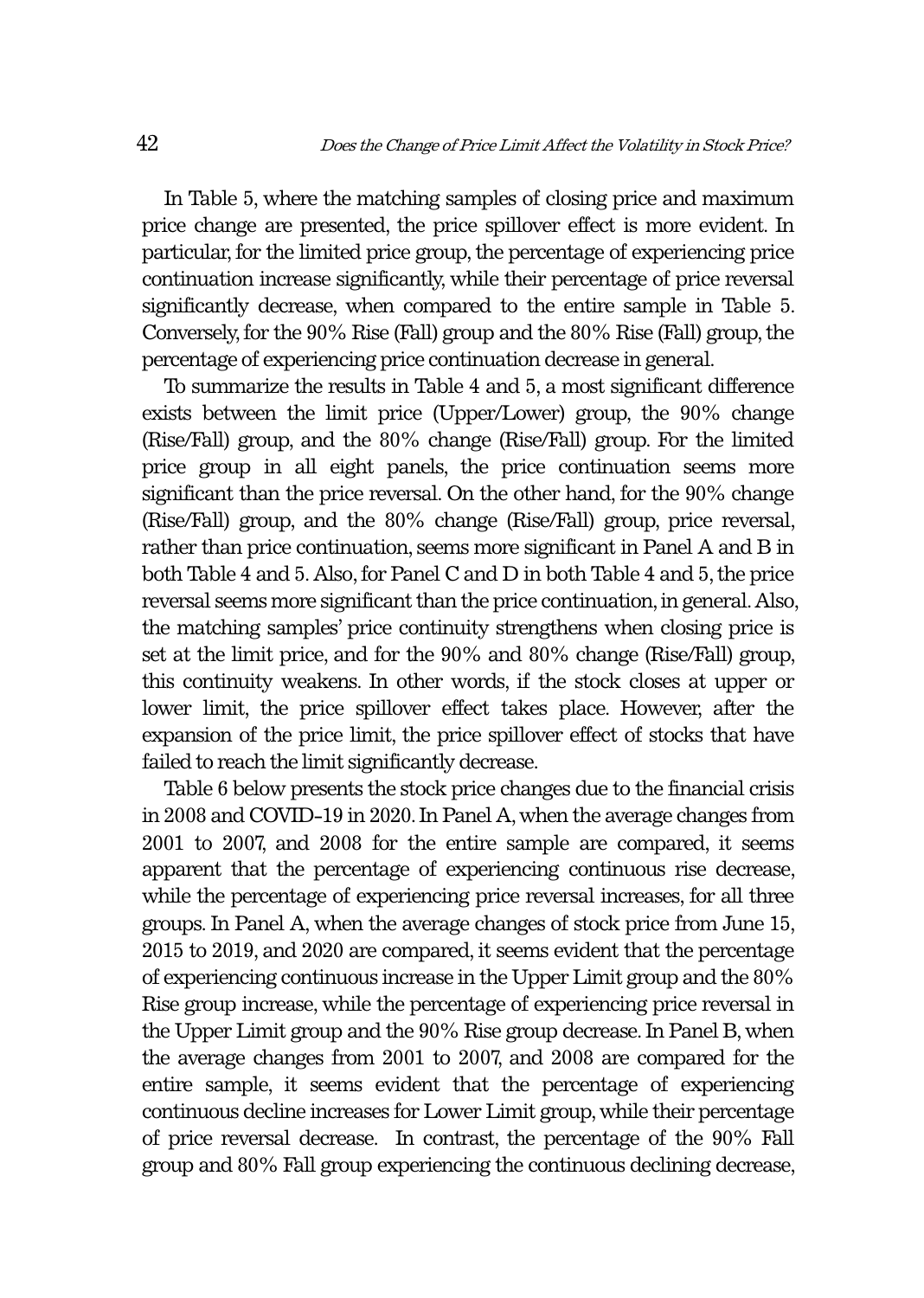while their percentage of experiencing price reversal increase. When the averages of stock price changes from June 15, 2015 to 2019, and 2020 are compared, it appears that the percentage of experiencing continuous declining decrease and the percentage of price reversal increase for the Lower Limit group and the 90% Fall group, while the percentage of experiencing continuous declining increase and the price reversal rate decrease for the 80% Fall group.

In Panel C, when the average changes of stock price from 2001 to 2007, and 2008 are compared, the percentage of the Upper Limit group experiencing continuous rise increase, while their percentage of price reversal increase. Also, when the average changes of stock price from June 15, 2015 to 2019, and 2020 are compared, the percentage of experiencing continuous increase for the Upper Limit group and the 90% Rise group increase. On the other hand, the percentage of price reversal for the Upper Limit group decrease, while that of the 90% Rise group and 80% Rise group increase. In Panel D, when the average changes of stock price from 2001 to 2007, and 2008 are compared, the percentage of experiencing continuous decline increase for all three groups, while the percentage of price reversal decrease. Lastly, when the average changes of stock price from June 15, 2015 to 2019, and 2020 are compared, the percentage of continuous declining in the Lower Limit group decrease, while their percentage of price reversal increases.

# Table 6. Delayed Price Discovery Effect Hypothesis Test for 2008 and 2020 Samples

| Year          | Stock Price Change | Upper Limit | $90\%$ Rise | $80\%$ Rise |
|---------------|--------------------|-------------|-------------|-------------|
|               | Continually Rise   | 63.70%      | $42.22\%$   | 42.12%      |
| $2001 - 2007$ | No Change          | 7.27%       | $10.60\%$   | 11.39%      |
|               | Price Reversal     | 29.04%      | 47.19%      | 46.49%      |
| 2008          | Continually Rise   | 61.24%      | $40.40\%$   | 36.07%      |
|               | No Change          | 7.98%       | 11.37%      | 10.26%      |
|               | Price Reversal     | 30.77%      | 48.23%      | 53.67%      |

Panel A. Stock Price Change Trend (for the entire sample) in the Upper Limit group in 2008 and 2020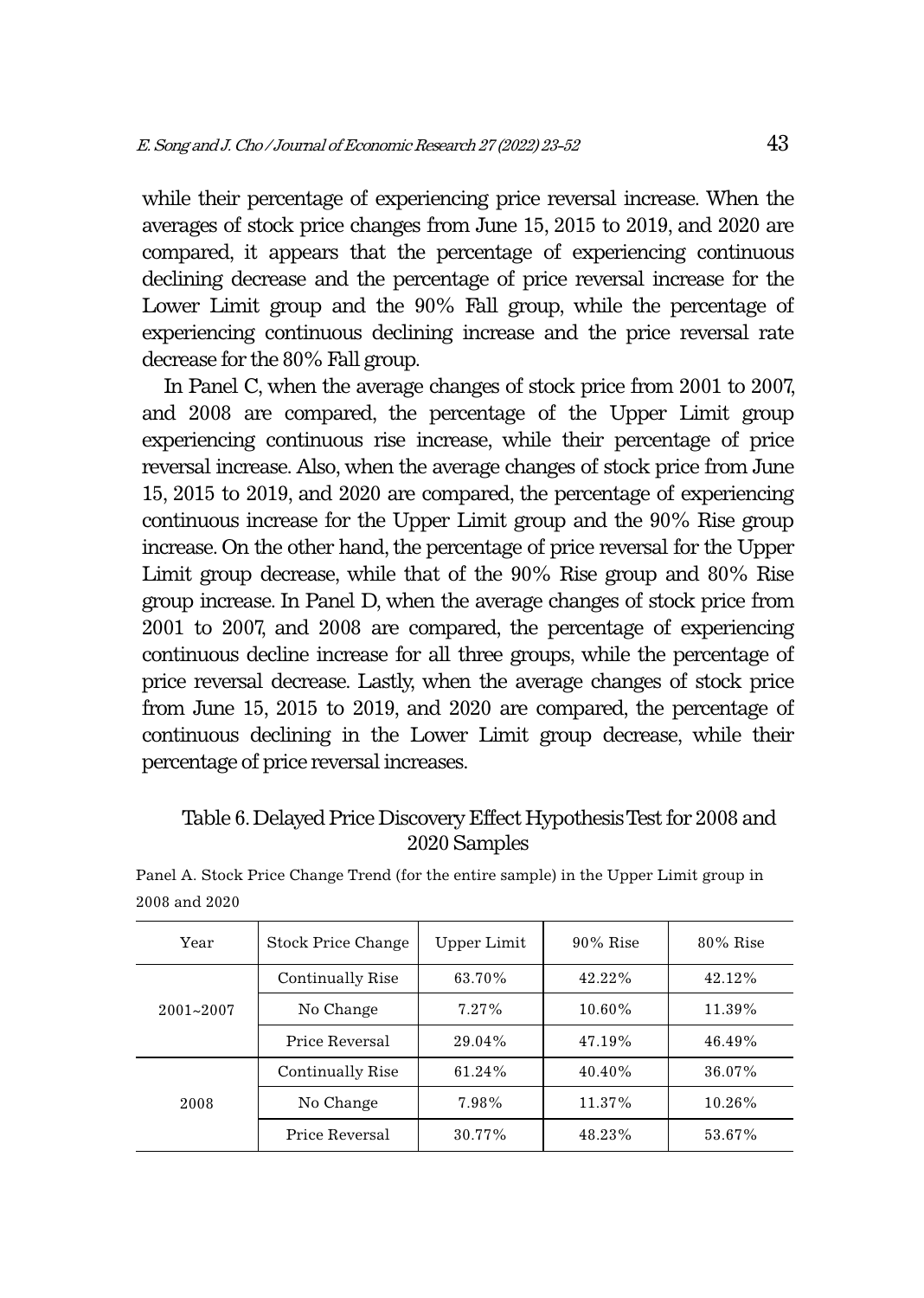| $2015 - 2019$ | Continually Rise | 58.13% | 57.40% | 39.93% |
|---------------|------------------|--------|--------|--------|
|               | No Change        | 3.54%  | 5.24%  | 6.36%  |
|               | Price Reversal   | 37.12% | 57.37% | 53.51% |
| 2020          | Continually Rise | 62.75% | 57.19% | 40.30% |
|               | No Change        | 6.18%  | 6.73%  | 7.17%  |
|               | Price Reversal   | 31.07% | 57.19% | 52.53% |

Panel B. Stock Price Change Trend (for the entire sample) in the Lower Limit group in 2008 and 2020

| Year          | Stock Price Change  | Lower Limit | 90% Fall  | 80% Fall |
|---------------|---------------------|-------------|-----------|----------|
|               | Continually Decline | 49.49%      | 38.58%    | 37.58%   |
| $2001 - 2007$ | No Change           | $8.94\%$    | 10.89%    | 10.56%   |
|               | Price Reversal      | 41.57%      | $50.54\%$ | 51.86%   |
|               | Continually Decline | 51.58%      | 34.66%    | 32.60%   |
| 2008          | No Change           | $7.22\%$    | $6.74\%$  | $6.96\%$ |
|               | Price Reversal      | 41.20%      | 58.61%    | 60.44%   |
|               | Continually Decline | 58.34%      | $40.00\%$ | 49.95%   |
| $2015 - 2019$ | No Change           | $3.22\%$    | 18.00%    | $0.00\%$ |
|               | Price Reversal      | 39.17%      | 45.19%    | 49.77%   |
|               | Continually Decline | $45.24\%$   | 36.11%    | 50.00%   |
| 2020          | No Change           | 11.90%      | 2.78%     | $1.61\%$ |
|               | Price Reversal      | 42.86%      | 61.11%    | 48.39%   |

Panel C. Stock Price Change Trend in 2008 and 2020, using matching sample of closing price and maximum change price within Upper Limit group

| Year          | Stock Price Change | Upper Limit | $90\%$ Rise | $80\%$ Rise |
|---------------|--------------------|-------------|-------------|-------------|
|               | Continually Rise   | 81.02%      | 35.74%      | 32.76%      |
| $2001 - 2007$ | No Change          | 5.15%       | 13.25%      | 13.60%      |
|               | Price Reversal     | 13.83%      | $51.02\%$   | 53.64%      |
| 2008          | Continually Rise   | 78.06%      | 49.18%      | 48.54%      |
|               | No Change          | $6.50\%$    | 10.66%      | 14.56%      |
|               | Price Reversal     | 15.44%      | $40.16\%$   | 36.89%      |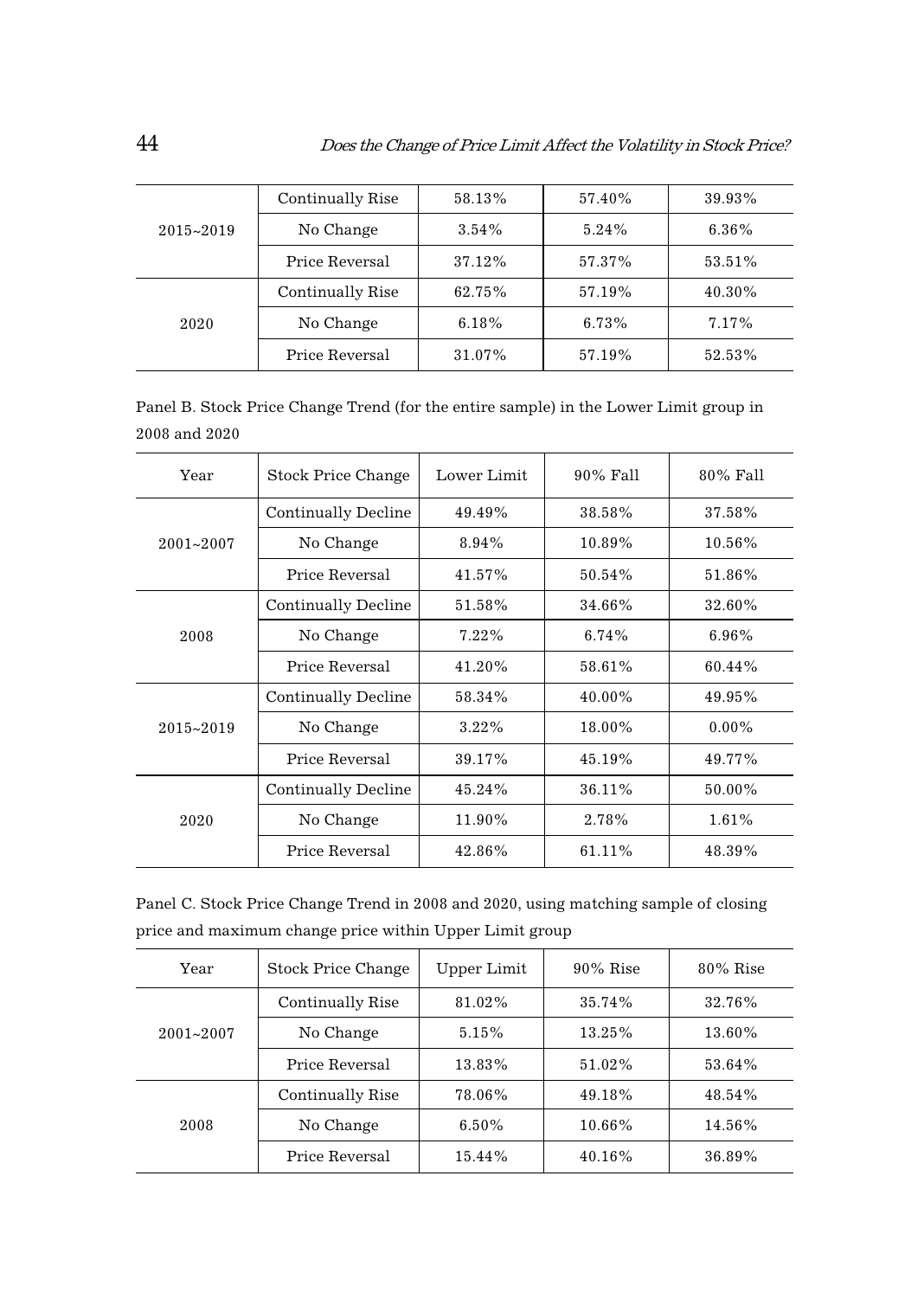| $2015 - 2019$ | Continually Rise | 70.13% | 22.50%    | 48.00% |
|---------------|------------------|--------|-----------|--------|
|               | No Change        | 2.87%  | $5.00\%$  | 4.00%  |
|               | Price Reversal   | 25.67% | 36.18%    | 30.00% |
| 2020          | Continually Rise | 77.20% | $45.45\%$ | 20.00% |
|               | No Change        | 3.80%  | $0.00\%$  | 40.00% |
|               | Price Reversal   | 19.00% | 54.55%    | 40.00% |

Panel D. Stock Price Change Trend in 2008 and 2020, using matching sample of closing price and maximum change price within the Lower Limit group

| Year          | Stock Price Change  | Lower Limit | 90% Fall  | 80% Fall |
|---------------|---------------------|-------------|-----------|----------|
|               | Continually Decline | 65.05%      | 35.30%    | 33.30%   |
| $2001 - 2007$ | No Change           | 6.71%       | $10.43\%$ | 12.73%   |
|               | Price Reversal      | 28.23%      | 54.27%    | 53.97%   |
|               | Continually Decline | 69.10%      | 48.28%    | 48.08%   |
| 2008          | No Change           | 6.73%       | $6.90\%$  | 7.05%    |
|               | Price Reversal      | 24.17%      | 44.83%    | 44.87%   |
|               | Continually Decline | 73.51%      | $0.00\%$  | 20.00%   |
| $2015 - 2019$ | No Change           | $4.11\%$    | $0.00\%$  | $0.00\%$ |
|               | Price Reversal      | 25.47%      | $0.00\%$  | 8.33%    |
| 2020          | Continually Decline | 54.55%      | $0.00\%$  | 50.00%   |
|               | No Change           | 4.55%       | $0.00\%$  | $0.00\%$ |
|               | Price Reversal      | 40.91%      | $0.00\%$  | 50.00%   |

In Table 6, similar to results in Table 4 and 5, there exists a significant difference between the Limited Price group, the 90% change (Rise/Fall) group, and the 80% change (Rise/Fall) group. From the results in Table 6, it seems clear that the price limit delays stock price discovery. In particular, the stock price in 2008 and 2020 are in reversing trend. In Panel A and C, the percentage of continuous declining and price reversal increase in 2008, and in 2020, the percentage of continuous rising increase, while the percentage of price reversal decreases. In Panel B and D, the percentage of continuous declining increase while the percentage of the price reversal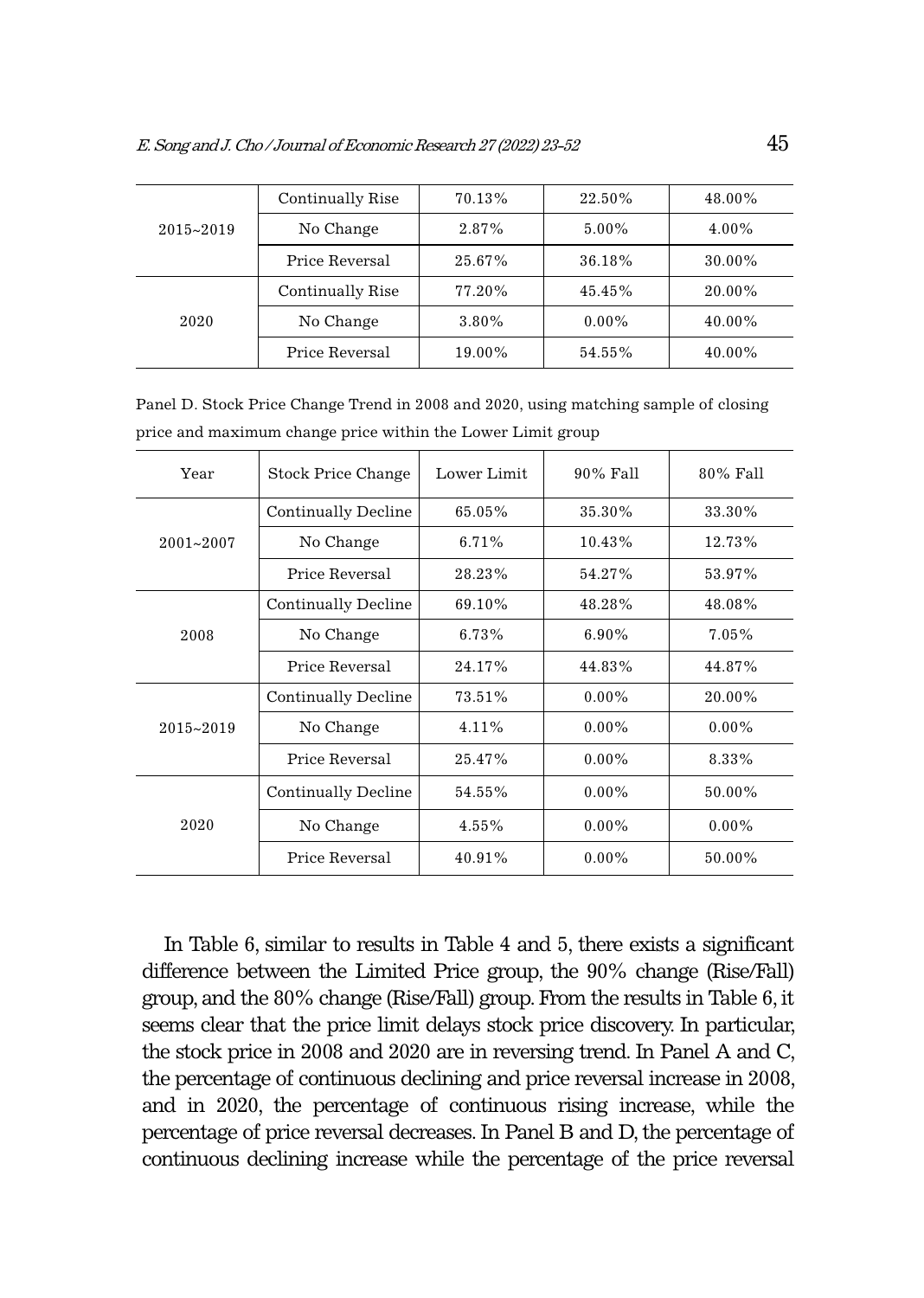decreases in 2008. In contrast, the percentage of continuous rising decreases and the percentage of the price reversal increases in 2020. Simply speaking, the falling trend of stock prices after reaching price limit seems quite clear in 2008, while the rising trend of stock price after reaching its limit becomes more apparent in 2020.

#### 4.2.4 Test for Trading Interference Hypothesis

Panel A in Table 7 presents the percentage change in daily turnover for the Upper Limit group, the 90% Rise group, and the 80% Rise group under the 15% price limit. The most striking feature is found on trading day 1. On that day, the turnover of the Upper Limit group, the 90% Rise group, and the 80% Rise group, decrease by about 24%, 68%, and 66%, compared to trading day 0. Panel B shows the percentage change in daily turnover of the Upper Limit group under the 30% price limit. Similar to Panel A, the most statistically significant difference is found on trading day 1. On trading day 1, the percentage of turnover of the Upper Limit group, the 90% Rise group, and the 80% Rise group decrease by about 19%, 106%, and 111% respectively, compared to trading day 0. In both Panel A and B in Table 7, not only the percentage of turnover of the Upper Limit group decreases slightly on trading day 1, but also the difference in turnover between the Upper Limit group and the other two groups becomes statistically significant.

Panel A in Table 8 shows the percentage change in daily turnover for the Lower Limit group, the 90% Fall group, and the 80% Fall group under the 15% price limit. As in Table 7, the trading volume changes significantly a day after the base date. The percentage of turnover of the Lower Limit group, the 90% Fall group, and the 80% Fall group decreases significantly by 37%, 51%, and 46% respectively, when compared to the 0th trading day. Panel B presents the percent change in daily turnover for the lower limit price group under the 30% price limit, which shows the most remarkable feature on trading day 1, similar to Panel A. On that day, the percentage of turnover for the Lower Limit group, the 90% Fall group, and the 80% Fall group decrease by about 1%, 75%, and 70% respectively, when compared to the trading day 0.

In Panel A and B in both Table 7 and 8, there also exists differences between the limit price (Upper/ Lower) group, the 90% Fall group, and 80% Fall group. In Panel B in Table 7, compared with Panel A, the declining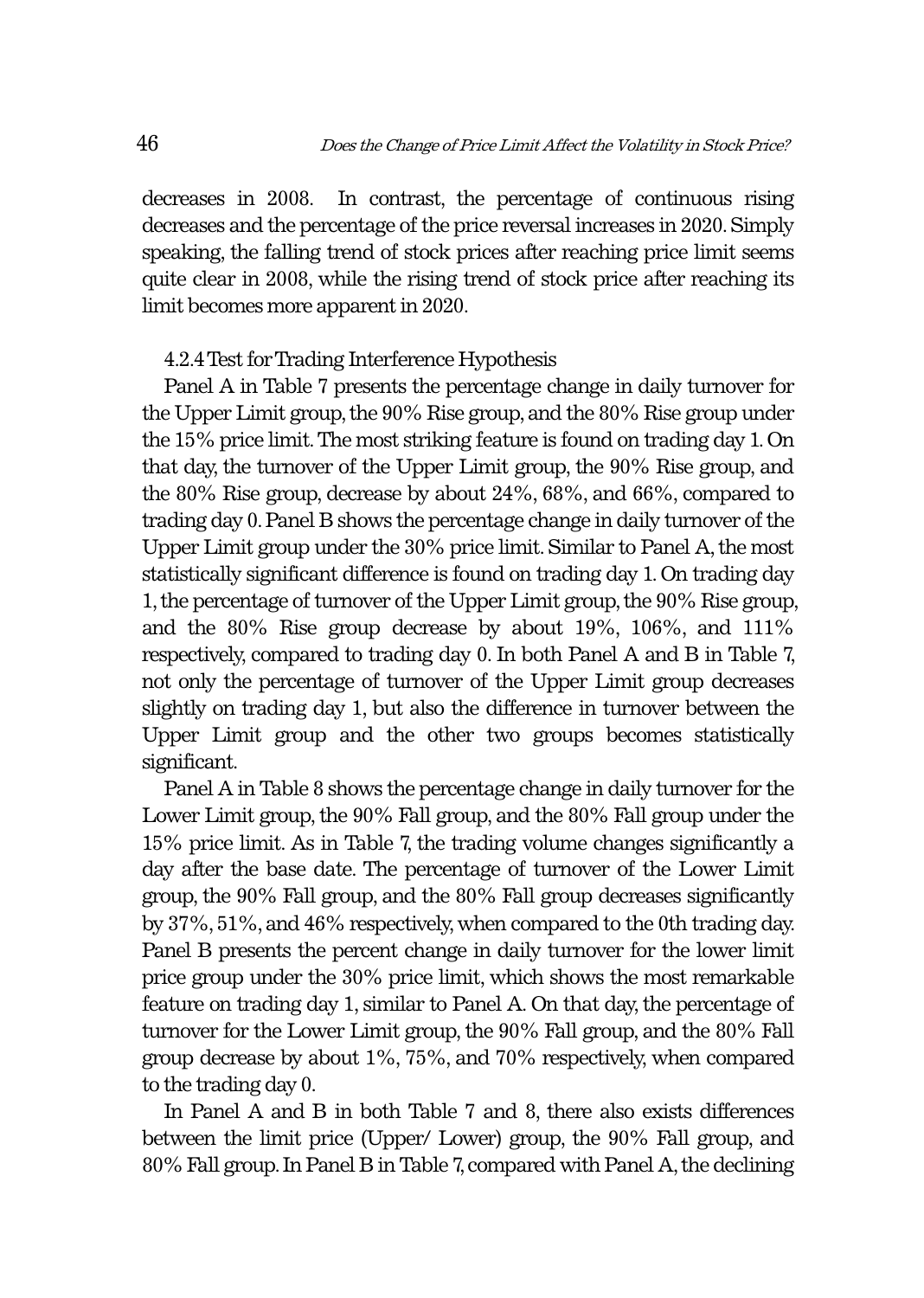trend in turnover for the Upper Limit group diminishes when compared to Panel A, but the declining trend in turnover for the 90% Rise group and the 80% Rise group becomes apparent. Panel B in Table 8 presents a decrease in the percentage of turnover of the Lower Limit group compared to Panel A, but the declining trend in the 90% Fall group and 80% Fall group becomes apparent. This overall trend is in line with previous research. For instance, Lee (2017) argues that price limit prevents further trading when stock price reaches its limit. In this case, since investors' opinions are not reflected in stock price, stocks would be only traded within the range of new price limit the next day. Further, Park et al. (1995) note that the frequency of fluctuations for stock price next day is high within their positive/negative range of price limit. Particularly, the trend of fluctuation under price limit for the upper limit is clearer than that of the Lower Limit. The fact that price fluctuation becomes substantial in the absence of the price limit suggests that stock price would reach its 'expected price' late when such restriction is removed. In other words, it seems reasonable to argue that price limit delays stock price from reaching the equilibrium price. The price limit has a delaying effect on the price discovery by limiting price fluctuations, suppressing the formation of new prices. To put it differently, as a result of the expansion of the price limit, the trading interference decreases after the stock price reaches the new limit.

| Trading<br>Date | Upper<br>Limit |          | $90\%$ Rise |         | $80\%$ Rise |
|-----------------|----------------|----------|-------------|---------|-------------|
| $-4$            | 5.41%          |          | 5.15%       |         | 4.55%       |
| $-3$            | $6.94\%$       | $\rm{~}$ | 4.68%       |         | 3.58%       |
| $-2$            | 10.56%         | $\geq$   | 7.32%       |         | 7.01%       |
| $-1$            | 14.05%         | $\rm{~}$ | 9.72%       |         | 8.28%       |
| $\mathbf{0}$    | 123.33%        | $\gt$    | 100.47%     | >       | 90.45%      |
| $\mathbf{1}$    | $-23.57\%$     | >        | $-67.56\%$  |         | $-66.06\%$  |
| $\overline{2}$  | $-37.65%$      | <<       | $-15.64%$   | $\,<\,$ | $-13.65%$   |
| 3               | $-11.01%$      | <<       | $-6.26%$    |         | $-5.18%$    |
| $\overline{4}$  | $-10.19%$      | <<       | $-5.89%$    |         | $-5.76%$    |
| 5               | $-9.20%$       | <<       | $-5.76%$    | <<      | $-3.59%$    |

Table 7. Trading Interference Hypothesis test for Upper Limit Group

Panel A. Upper Limit group under 15% Price Limit system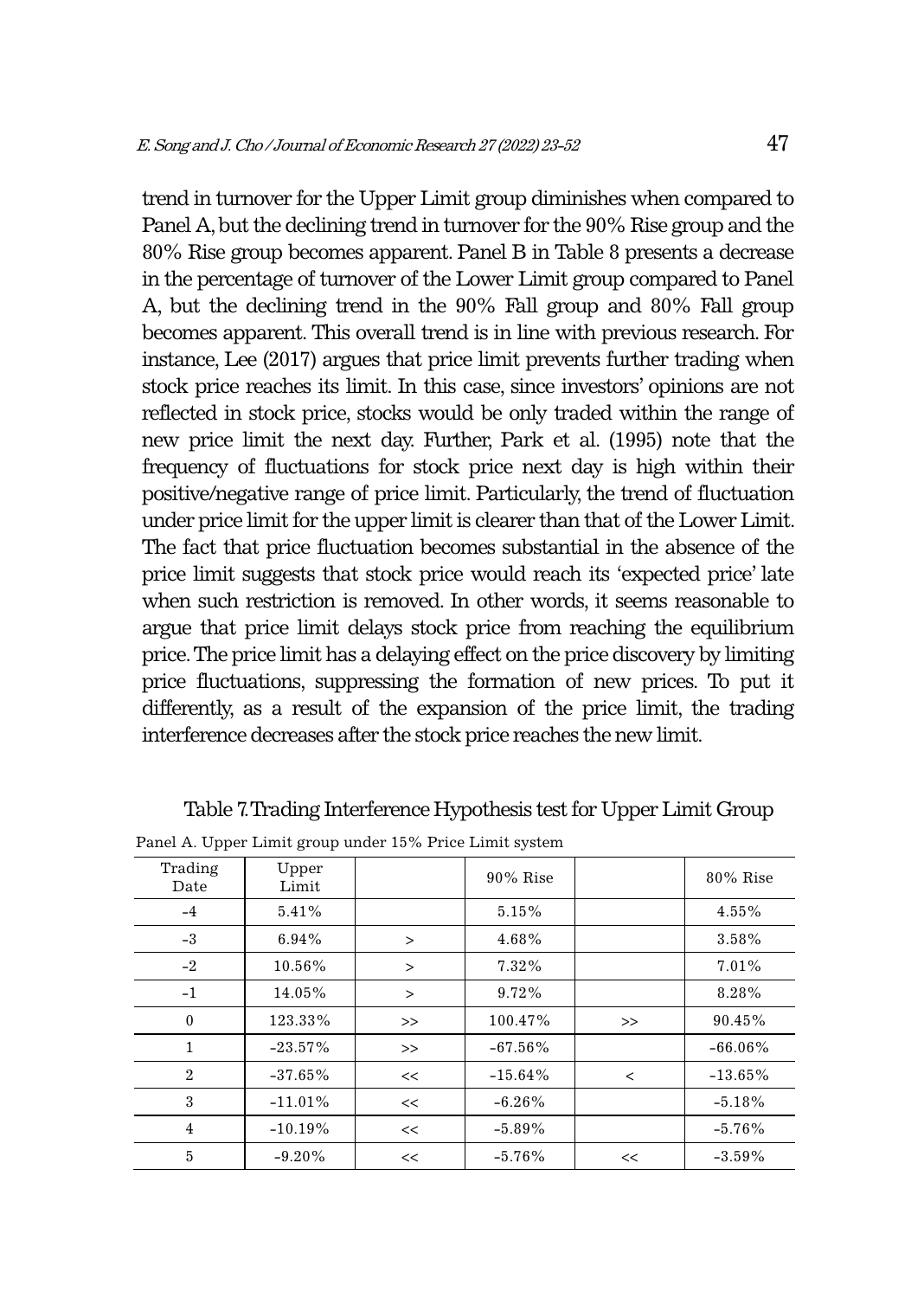| Trading<br>Date | Upper<br>Limit |              | $90\%$ Rise |              | $80\%$ Rise |
|-----------------|----------------|--------------|-------------|--------------|-------------|
| $-4$            | 8.43%          |              | 9.95%       |              | 5.74%       |
| $-3$            | 15.33%         |              | 18.80%      |              | 18.45%      |
| $-2$            | 18.03%         |              | 19.11%      |              | 13.88%      |
| $-1$            | 31.75%         |              | 28.43%      |              | 34.75%      |
| $\mathbf{0}$    | 243.80%        | $\geq$       | 233.22%     |              | 225.24%     |
| 1               | $-19.30\%$     | $\geq$       | $-105.52\%$ |              | $-111.25%$  |
| $\overline{2}$  | $-68.97\%$     | $\geq$       | $-47.35%$   |              | $-45.49%$   |
| 3               | $-38.14%$      | $\mathbf{r}$ | $-35.74%$   |              | $-31.22%$   |
| $\overline{4}$  | $-26.32%$      |              | $-24.95%$   | $\mathbf{r}$ | $-19.81%$   |
| 5               | $-25.73%$      |              | $-23.71%$   |              | $-24.92%$   |

Panel B. Upper Limit group under 30% Price Limit System

# Table 8. Trading Interference Hypothesis test for Lower Limit Group

| Trading<br>Date | Lower<br>Limit |        | 90% Fall  |    | 80% Fall  |
|-----------------|----------------|--------|-----------|----|-----------|
| $-4$            | 5.94%          |        | 4.59%     |    | 3.94%     |
| $-3$            | 4.16%          |        | 3.29%     |    | 3.18%     |
| $-2$            | $6.00\%$       |        | 3.78%     |    | 5.62%     |
| $-1$            | 8.39%          | $\geq$ | 4.03%     |    | 2.50%     |
| $\mathbf{0}$    | 58.57%         | $\gt$  | 46.84%    | >  | 37.38%    |
| $\mathbf{1}$    | $-36.99\%$     | $\gt$  | $-51.24%$ | << | $-46.05%$ |
| $\mathbf{2}$    | $-18.07\%$     | <<     | $-10.61%$ |    | $-10.14%$ |
| 3               | $-8.64%$       |        | $-6.21%$  |    | $-6.60\%$ |
| $\overline{4}$  | $-6.18%$       |        | $-5.13%$  |    | $-4.90\%$ |
| 5               | $-3.74%$       |        | $-3.33\%$ |    | $-4.14%$  |

Panel A. Lower Limit group under 15% Price Limit System

Panel B. Lower Limit group under 30% Price Limit System

| Trading<br>Lower<br>80% Fall<br>$90\%$ Fall<br>Limit<br>Date  |  |
|---------------------------------------------------------------|--|
|                                                               |  |
| 8.18%<br>9.79%<br>10.41%<br>$-4$                              |  |
| $-3$<br>25.76%<br>21.68%<br>18.95%                            |  |
| 10.87%<br>12.78%<br>$-2$<br>10.94%                            |  |
| 12.76%<br>15.28%<br>14.16%<br>$-1$                            |  |
| 153.36%<br>151.90%<br>116.65%<br>$\mathbf{0}$<br>$\rm{>}$     |  |
| $\mathbf{1}$<br>$-75.23%$<br>$-69.67\%$<br>$-1.23%$<br>$\geq$ |  |
| $-63.46\%$<br>$-57.34%$<br>$\mathbf{2}$<br>$-54.50\%$         |  |
| 3<br>$-44.98%$<br>$-44.18%$<br>$-41.57\%$                     |  |
| $-31.51%$<br>$-29.89%$<br>$-27.43%$<br>$\overline{4}$         |  |
| 5<br>$-29.83%$<br>$-30.01\%$<br>$-29.85%$                     |  |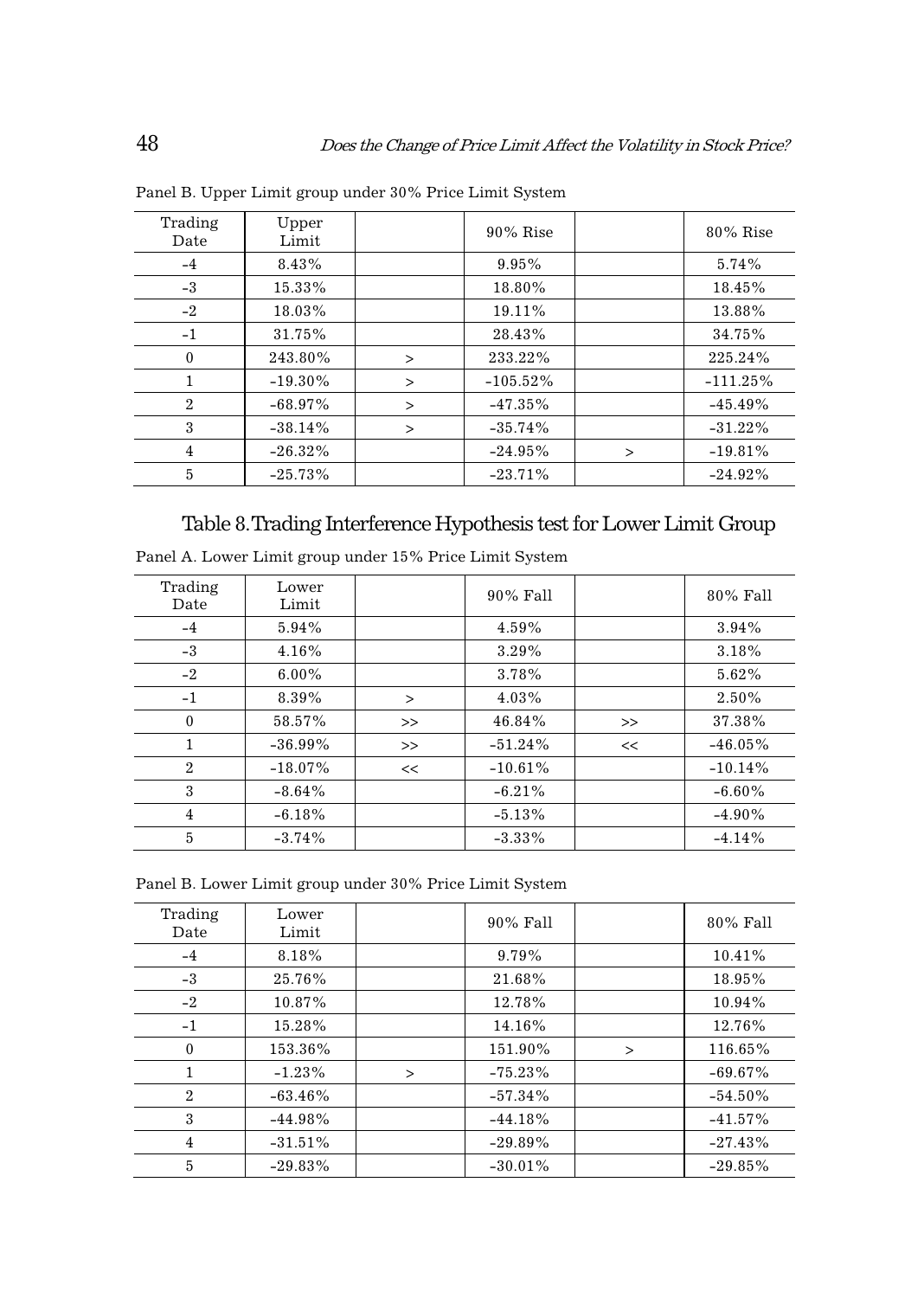# 5 Conclusion

This paper comprehensively examines the volatility of individual stocks in the KOSPI market under the new 30% price limit. In particular, our research differs from previous research in the way that we observed the changes in stock price volatility before and after the changes of price limit in three different groups of samples under two categories – namely, the Limited Price (Upper/Lower) group, the 90% change (Rise/Fall) group and the 80% change (Rise/Fall). In comparison with previous research (Lee, 2017; Shin, 2015; Kim, 2013; Seonwoo et al., 1997), our approach focuses on how price limit affects market volatility, and thus facilitating market stability by testing the Volatility Spillover hypothesis, the Delayed Price Discovery hypothesis, and the Trading Interference Hypothesis.

To summarize, the result for the Volatility Spillover hypothesis suggests that if a stock is traded at the limit price, upper or lower, the volatility spillover takes place. However, after the expansion of price limit, the volatility spillover of stocks that failed to reach price limit, significantly decreased. Subsequently, the result for the Delayed Price Discovery hypothesis indicates that although price spillover effect takes place when stocks are traded at price limit, the price spillover of groups that failed to reach the limit price, significantly decrease, as a result of the expansion of price limit. Lastly, the result for the Trading Interference hypothesis demonstrates trading interference diminishes after the stock price reaches its expanded price limit.

This overall trend suggests that the frequency of stock price's reaching its price limit after the expansion of the price limit decrease, so that the interference in the investors' opinions on stock price decreases, leading to less volatility spillover effect. Additionally, it seems reasonable that the delayed price discovery diminishes as investors' opinions are reflected in the stock price without any interference. In other words, the Korean stock market has become stabilized under the 30% price limit, in contrast with when under the 15% price limit.

The main contributions of our study are summarized as follows. We successfully analyzed the volatility of stock price under the new 30% price limit in the KOSPI market for last 20 years, by verifying the Volatility Spillover hypothesis, the Delayed Price Discovery hypothesis and the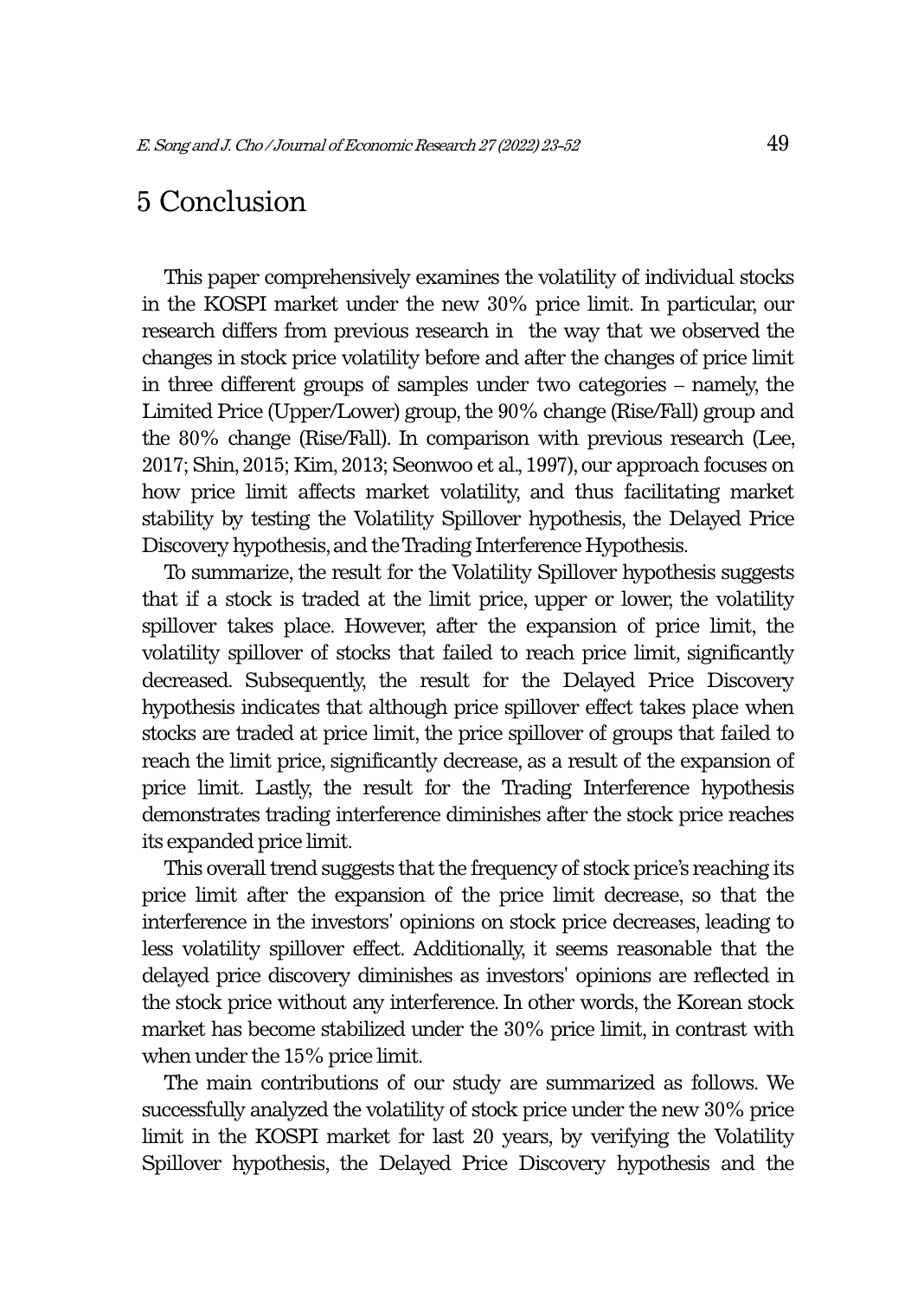Trading Interference hypothesis. However, since the new supplementary measures including the Volatility Alleviation system (VI), have been implemented along with the price limit, which is the core subject of our discussion, the subsequent research for the effect of the VI, is left to future research.

## References

- Ahn Ilchan, La SungChae, Park Jong-Ho, Eom Kyong Shik, "Static-Price-Range Volatility Interruptions on the KRX: Characteristics, Price Stabilization, and Price Discovery," *Asian Review of Financial Research* 30(2), 2017, 103-142.
- Arak, M. and Cook, R., "Do Daily Price Limits Act as Magnets? The Case of Treasury Bond Futures," *Journal of Financial Services Research*, 12(1), 1997, 5-20.
- Bekaert Geert and Guojun Wu, "Asymmetric Volatility and Risk in Equity Markets," *Review of Financial Studies* 13, 2000, 1-42.
- Blume, M, C. Mackinlay, and B. Tecker, "Order imbalances and stock price movements on October 19 and 20," *Journal of Finance* 44, 1987, 827-848.
- Cho, D., Russell J., Tiao G. and Tsay, R., "The Magnet Effect of Price Limits: Evidence from High-Frequency Data on Taiwan Stock Exchange," *Journal of Financial Economics* 16(2), 2003, 213-233.
- Dae Hyoung Cho, Kyongwook Choi, "A Study on the Adoption of Stock Futures and Volatility of Stock Market,*" Journal of Korean Economic Studies* 30(2), 2012, 91-118.
- Eom, K, J. Seon, and K. Chang, "Relative efficiency of price discovery on an established new market and the main board: Evidence from Korea," *Asia-Pacific Journal of Financial Studies* 39, 2010, 459-494.
- Eom, Kyong Shik, Kang Hyung Chul and Lee Yoon Jae, "A study on the effectiveness of Price Limit System," Korea Securities Research Institute, 8(01), 1-90.
- Eom, Kyong Shik, Ra Sung Chae, Park Jong-Ho and Ahn Ilchan, "Dynamic-Price-Range Volatility Interruptions on the KRX: Characteristics, Price Stabilization, and Price Discovery," *Korean Journal of Financial Studies* 44(5), 2015, 1065-1092.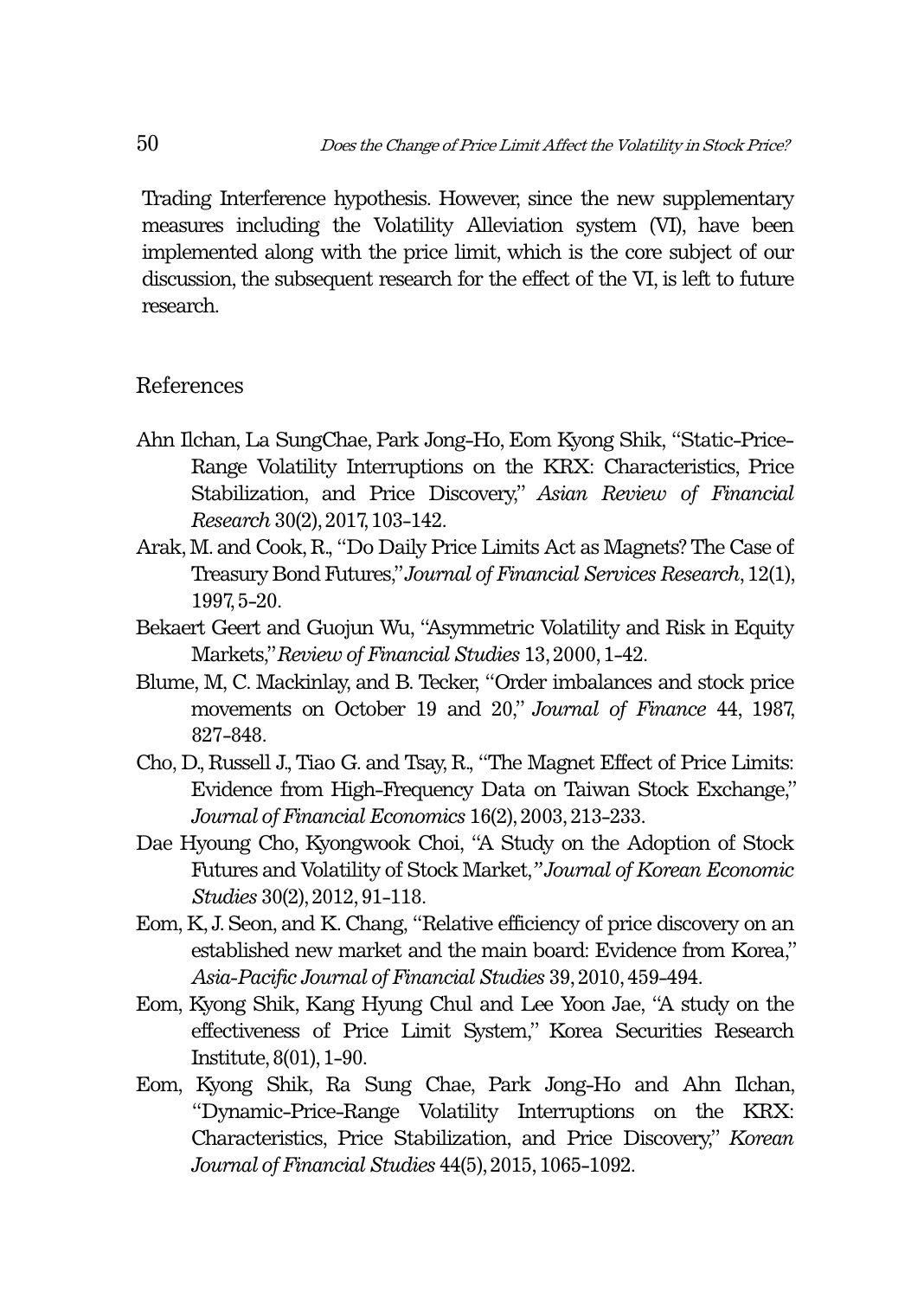- Fama, Eugene, "Perspectives on October 1987, or What did we learn from the crash?": in Kamphuis, R., R., Kormendi, and J. Watson, eds., Black Monday and the Future of Financial Markets, Irwin, Homewood, 1989, 71-82.
- French, Kenneth and Richard Roll, "Stock return variances: The arrival of information and the reaction of traders," *Journal of Financial Economics* 17, 1986, 5-26.
- Glosten, Lawrence, Ravi Jagannathan, and Davis Runkle, "On the Relation between the Expected Value and the Volatility of the Nominal Excess Return on Stocks," *Journal of Finance* 48, 1993, 1779-1801.
- Kim, Ji Yeol, "A Study on Price Limit System in Security Market Focusing on KOSDAQ Market," *Journal of Vocational Rehabilitation* 35(2), 2013, 3-27.
- Kim, Kenneth and S. Ghon Rhee, "Price Limit Performance: Evidences from the Tokyo Stock Exchange," *Journal of Finance* 52, 1997, 885-901.
- Kim, Kenneth and S. Ghon Rhee, "Price limits and stock market volatility," *Economics Letters* 71, 2001, 131-136.
- Kodres Laura E and Daniel P O'Brien, "The existence of Pareto-Superior price limits," *American Economic Review* 84, 1994, 919-932.
- Kuhn, B., Kuserk, G. and Locke, P., "Do Circuit Breakers Moderate Volatility? Evidences from October 1989," *Journal of Finance* 52(20), 1992, 885-901.
- Lee, Dongyeop, "A Comprehensive Study on Price Limit of 15% in Korean Stock Markets," *Review of Financial Information Studies* 6(2), 2017, 49-72.
- Ma, Christopher K, Rao P Ramesh, and R Stephen Sears, "Volatility, price resolution, and the effectiveness of price limits," *Journal of Financial Services Research* 3, 1989, 165-199.
- Nam Myung Soo and Ahn Chang Mo, "A Study on the Appropriate Level of Price Limits in the Korean Stock Market," *The Korean Journal of Financial Management* 13(1), 1996, 79-99.
- Park Jong Hae and Jeong Dae Sung, "Do the Price Limits in KOSDAQ Market change on the Volatility?" *Management Information Systems review*, 33(2), 2014, 119-133.
- Park Sang Yong and Jo Ok Rae, "Effect of price limit system on stock price